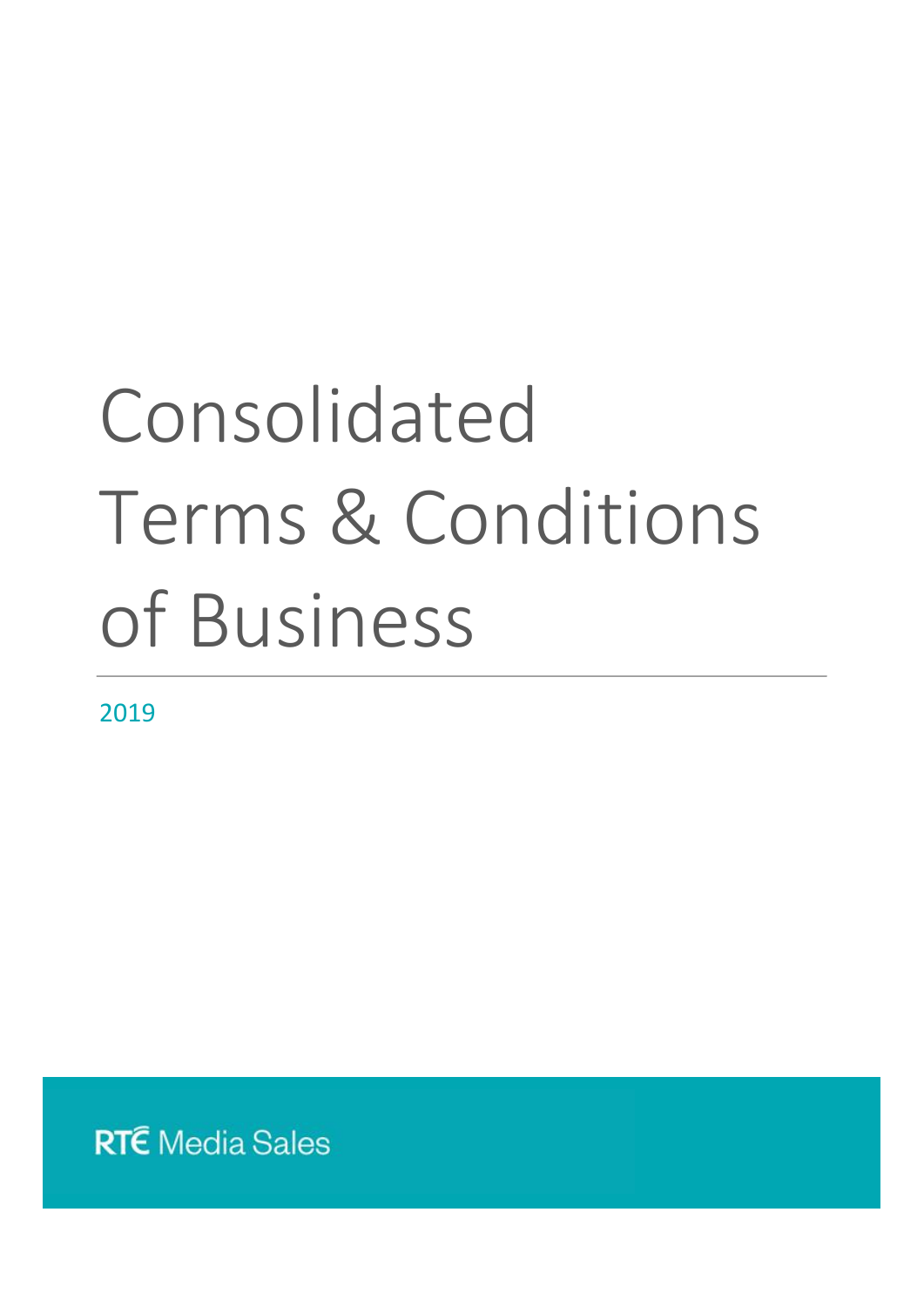# **RTÉ Terms and Conditions of Business**

#### **INTRODUCTION**

These Terms and Conditions of Business together with the Deal Memorandum and any Booking are legally binding and contain the agreement ("**Agreement**") between the Buyer and RTÉ, relating to the purchase of Media.

These Terms and Conditions of Business apply to the purchase of all Advertising on or after 1<sup>st</sup> January 2019.

A Booking by a Buyer to purchase Media (whether accepted by RTÉ verbally, in writing, electronically or otherwise) will constitute the Buyer's acceptance of, and agreement to be bound by, these Terms and Conditions of Business and the Deal Memorandum and/or Booking irrespective of whether or not the Deal Memorandum or Booking is signed by the Buyer.

#### <span id="page-1-0"></span>**1. DEFINITIONS AND INTERPRETATION**

- 1.1. **Definitions:** In these Terms and Conditions of Business and the Deal Memorandum words and expressions shall have their ordinary meaning unless otherwise defined within these Terms and Conditions of Business.
- 1.2. In addition, definitions used in these Terms and Conditions of Business or in any Deal Memorandum are defined in Schedule 1.
- 1.3. Definitions which are relevant and used only within a particular clause are defined in that clause.

#### <span id="page-1-1"></span>2. **STATUS OF THE BUYER**

- 2.1. **Agency as Principal**: It is acknowledged that the Buyer may be an Agency or a Direct Advertiser. Where the Buyer is an Agency it contracts with RTÉ as principal in all respects and not in any circumstances as a commercial agent on behalf of its Clients. Accordingly, all rights and responsibilities under the Agreement shall exist solely between RTÉ and the Agency and the Agency will be responsible for the payment of all amounts due to RTÉ and the performance of all other obligations of the Buyer under the Agreement.
- 2.2. **Affiliates**: If any Affiliate of an Agency is entitled to the benefit of the Agreement under a relevant Deal Memorandum:
	- 2.2.1.the Agency shall be responsible for the acts and/or omissions of its Affiliate in connection with the Agreement; and
	- 2.2.2.the Agency will be liable to RTÉ for the acts or omissions of the Affiliate as if they were acts or omissions of the Agency to the extent they breach the Agency's obligations under the Deal Memorandum or are otherwise stated in the Deal Memorandum to apply to such **Affiliates**

#### <span id="page-1-2"></span>3. **CREDIT**

3.1. **Credit and Information:** RTÉ may in its absolute discretion at any time grant the Buyer credit (with or without conditions and/or limits as determined by RTÉ in its sole discretion). Where a Buyer is granted credit it shall be given 'Agency Recognition' status (and be included on the Register of Approved Agencies). RTÉ may, in its sole discretion, withdraw such Agency Recognition status (and remove such Buyer from the Register of Approved Agencies and/or vary any conditions and/or limits applying to any credit). For the purposes of RTÉ considering whether or not to grant credit, the Buyer may be required by RTÉ to provide to RTÉ or to RTÉ's insurers such information as RTÉ may require promptly upon request. The Buyer will comply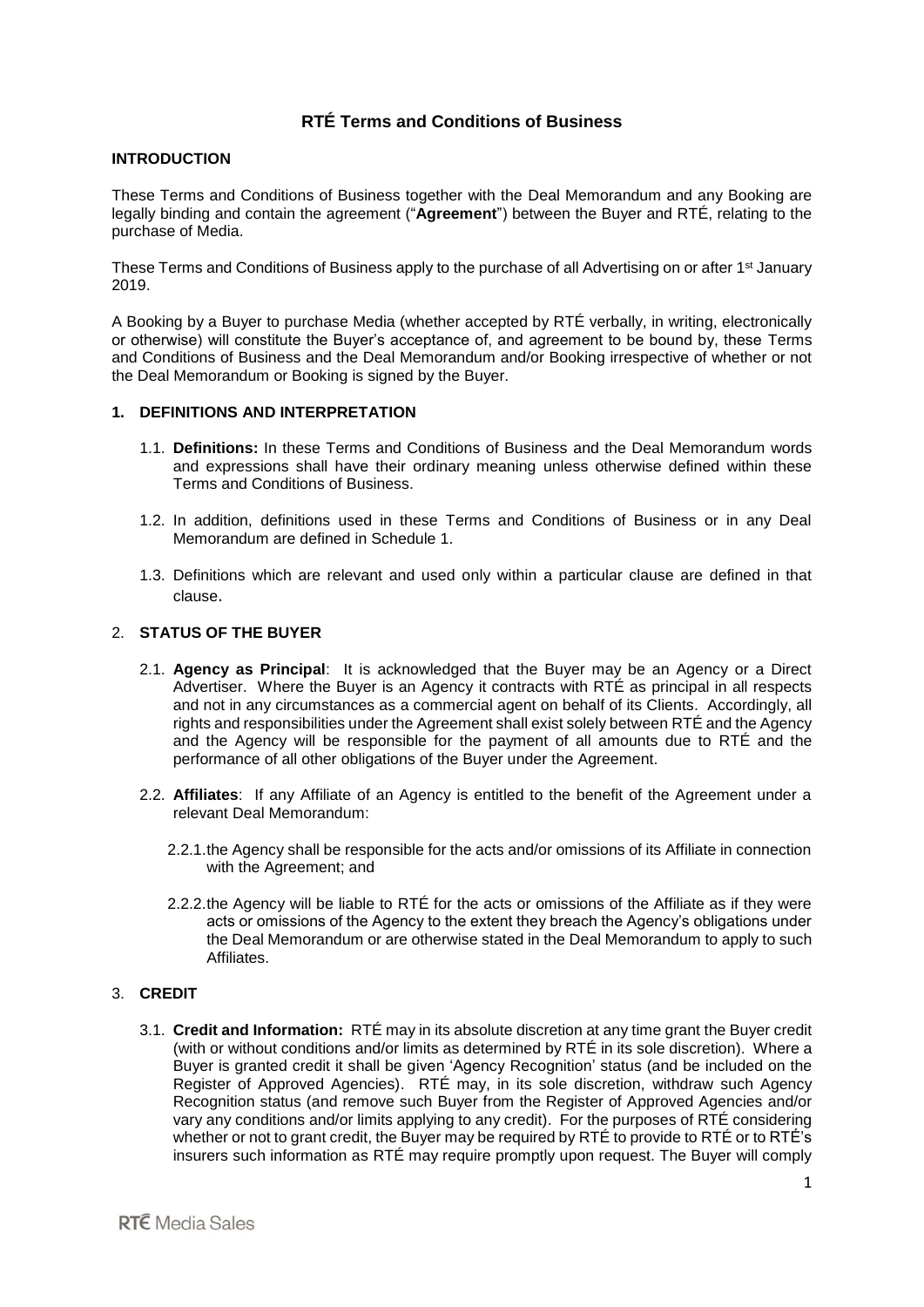with the obligations contained in any agreement between it and RTÉ or any such third party relating to the granting of credit by RTÉ (including specific terms of any guarantee that may be required to secure credit) and the Buyer acknowledges that no information or report made by RTÉ or any third party will in any way oblige RTÉ to grant credit (on particular terms or otherwise) to the Buyer.

3.2. **Disclosure of Credit Information:** The Buyer agrees that RTÉ may disclose to its Insurers any information provided by the Buyer to RTÉ (and will ensure that any third parties may disclose to RTÉ information provided by the Buyer to such third parties) or relating to RTÉ's dealings with the Buyer. The Buyer represents and warrants that all information provided by the Buyer to RTÉ and Insurers shall be true, accurate and not misleading and the Buyer undertakes to notify the recipients of such information promptly of any material change in such information.

## <span id="page-2-0"></span>**4. COMMISSION**

- 4.1. **Agency Commission**: RTÉ may in its sole and absolute discretion apply Agency Commission in respect of the purchase of Media by an Agency and for the avoidance of doubt this will not exceed 15% of the Gross Expenditure payable to RTÉ.
- 4.2. **Application:** Agency Commission is only applied to the actual cost of the Media and is not applied to any other charges such as Late Copy Surcharge, cancellation or deferment charges, Late Booking Fees or any fees in relation to Production or Creative Solutions.
- 4.3. **Not payable on Print Competitions:** Agency Commission is not applied to competition Bookings including in respect of the RTÉ Guide.

#### **5. BOOKINGS, PRICING AND DEMOGRAPHS**

- 5.1. **Acceptance of Bookings at RTÉ's Discretion**: RTÉ shall have no obligation to accept any Bookings for Media submitted by the Buyer. If RTÉ wishes to accept any Booking, RTÉ may do so either in writing, by the provision of Media to the Buyer or by the use of an electronic Campaign Approval System.
- 5.2. **Late Booking:** RTÉ reserves the right, at its sole discretion, to decline any Booking made after the Advance Booking Deadline or dis-apply any preferential terms (including any RTÉ Pricing Terms or qualitative commitments) offered in the Deal Memorandum.
- 5.3. **RTE Pricing subject to ABD:** Where RTÉ Pricing Terms are agreed in the Deal Memorandum, unless otherwise agreed in writing, these will be subject to Campaigns being booked by the Buyer in advance of the Advance Booking Deadline and where Campaigns are booked after the Advance Booking Deadline, RTÉ reserves the right to charge these Campaigns at a pricing determined at its sole discretion (and which may or may not be based on the pricing set out in the Rate Card).
- 5.4. **Material changes to Booking after ABD:** Any RTÉ Pricing Terms may be disapplied by RTÉ (at its sole election) if the Buyer requires any material changes to be made to the Campaign requirements (as stipulated in the Booking) following the date on which the Booking is agreed where the changes are requested following the ABD.
- 5.5. **Rate Card Discounts subject to deadlines:** Any discounts off the Rate Card will also be subject to compliance with any deadlines stipulated in the Rate Card.
- 5.6. **Price conversion from 30" rates:** Transmissions of a longer or shorter duration than 30 seconds will be will be subject to RTÉ's price conversion from 30 second rates for all Media.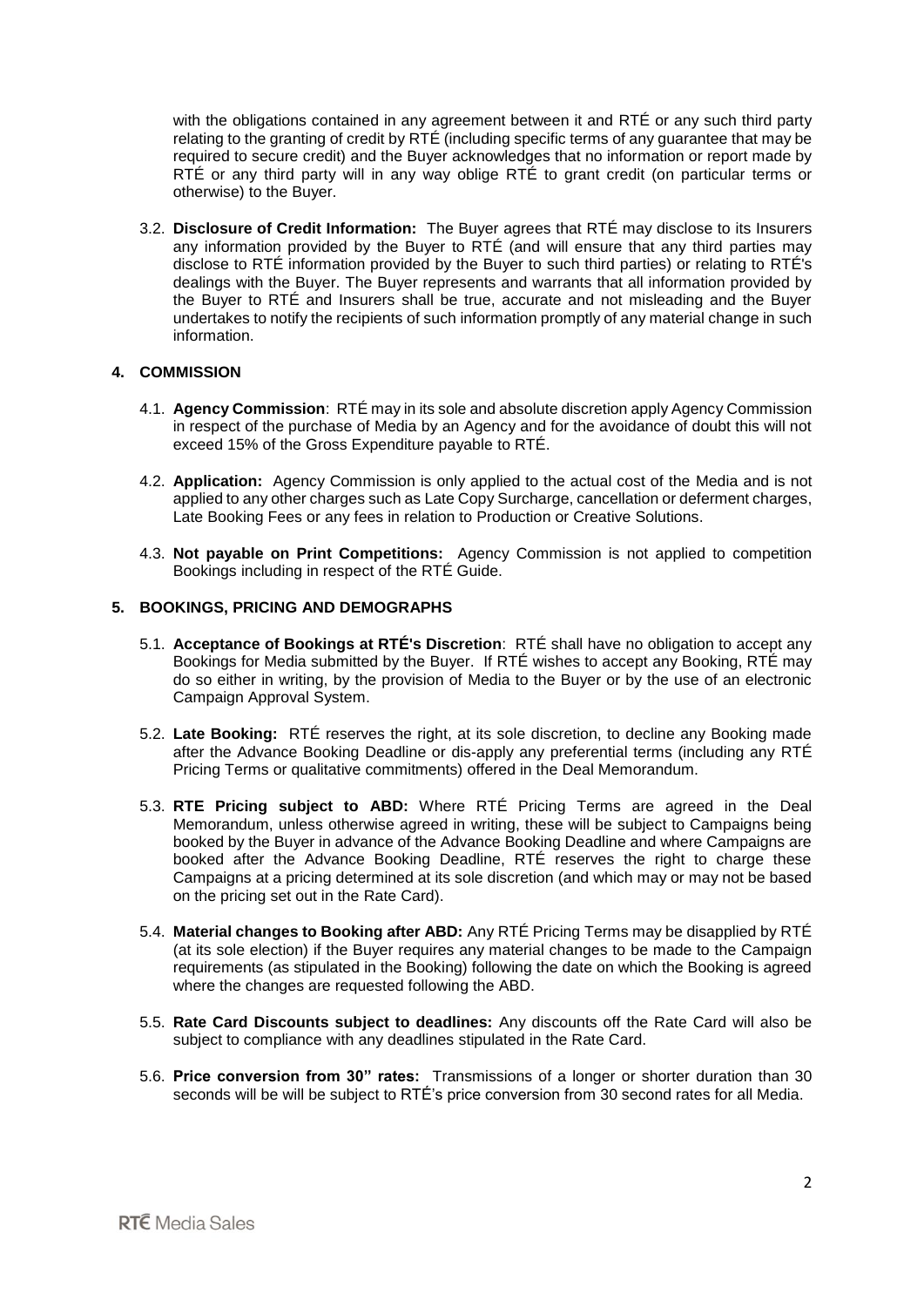- 5.7. **Specials:** Special rates and conditions may be announced by RTÉ from time to time for particular editorial content. Any Media relating to such editorial content shall be subject to such special rates and conditions.
- 5.8. **Demographs:** For the purposes of targeting audiences in relation to each type of Media, RTÉ shall use the standard audience segmentation Demographs from time to time.

#### <span id="page-3-3"></span>**6. ADVERTISING COPY COMPLIANCE REQUIREMENTS**

- 6.1. **Compliance with Legal and Industry Codes and the RTÉ's Copy Clearance Policy:** The Buyer shall ensure that all Advertising Copy complies with both the letter and the spirit of all Legal and Industry Codes and with the Copy Clearance Policy.
- 6.2. **Submission of Advertising Copy:** The Buyer must submit all Advertising Copy (together with all relevant scripts, storyboard and detailed lists of all copyright/licence material as required by the Copy Clearance Policy) to the Copy Clearance Committee within the timelines set out in the Copy Clearance Policy. Advertising Copy will only be published by RTÉ' if it has been approved in writing by the Copy Clearance Committee.
- <span id="page-3-0"></span>6.3. **Failure to comply:** In the event that the Buyer fails to comply with any Advertising Copy clearance deadlines, as stipulated in RTÉ's Copy Clearance Policy:
	- 6.3.1.the Buyer will be liable to pay, where relevant, a Late Copy Surcharge as set out in the Copy Clearance Guidelines; and/or
	- 6.3.2.RTÉ shall be entitled to charge the full amount of the fees for the Media booked without any liability to publish such Advertising Copy.
- 6.4. **Compliance with Technical Copy Requirements:** All Advertising material must comply with RTÉ's Technical Copy Requirements. Details of RTÉ's Technical Copy Requirements are available upon request and the Buyer will comply with and be bound by such requirements. Failure to comply with such Technical Copy Requirements could result in Advertising Copy deadlines being missed and the remedies as set out above in clause [6.3](#page-3-0) being applied.
- <span id="page-3-1"></span>6.5. **Right to charge:** In the event that Advertising Copy does not comply with the Legal and Industry Codes, or RTÉ's Technical Copy Requirements or is not otherwise approved by the Copy Clearance Committee, RTÉ reserves the right to charge the Buyer in full for all Bookings in respect of such Media whether or not such Media has been published.
- <span id="page-3-2"></span>6.6. **Unsuitable Advertising Copy:** In the event that RTÉ deems the Advertising Copy to be unsuitable, RTÉ shall notify the Buyer which must be prepared to supply alternative Advertising Copy. Should alternative Advertising Copy not be accepted by RTE, then RTÉ shall be entitled, without incurring any liability, to do any of the following:
	- 6.6.1.decline to publish the Advertising Copy;
	- 6.6.2.repeat previous Advertising Copy published by RTÉ;
	- 6.6.3.publish other suitable material (or apply the remedies set out in clause [6.3.](#page-3-0) RTÉ shall be entitled to be paid the full rate for such Booking; or
	- 6.6.4.in its absolute discretion to do any act or thing to satisfy itself that the Advertising Copy is suitable to publish (including the fading, editing or cutting thereof),

and in all cases, the Buyer shall remain liable to RTÉ in respect of any charges payable hereunder for such Media.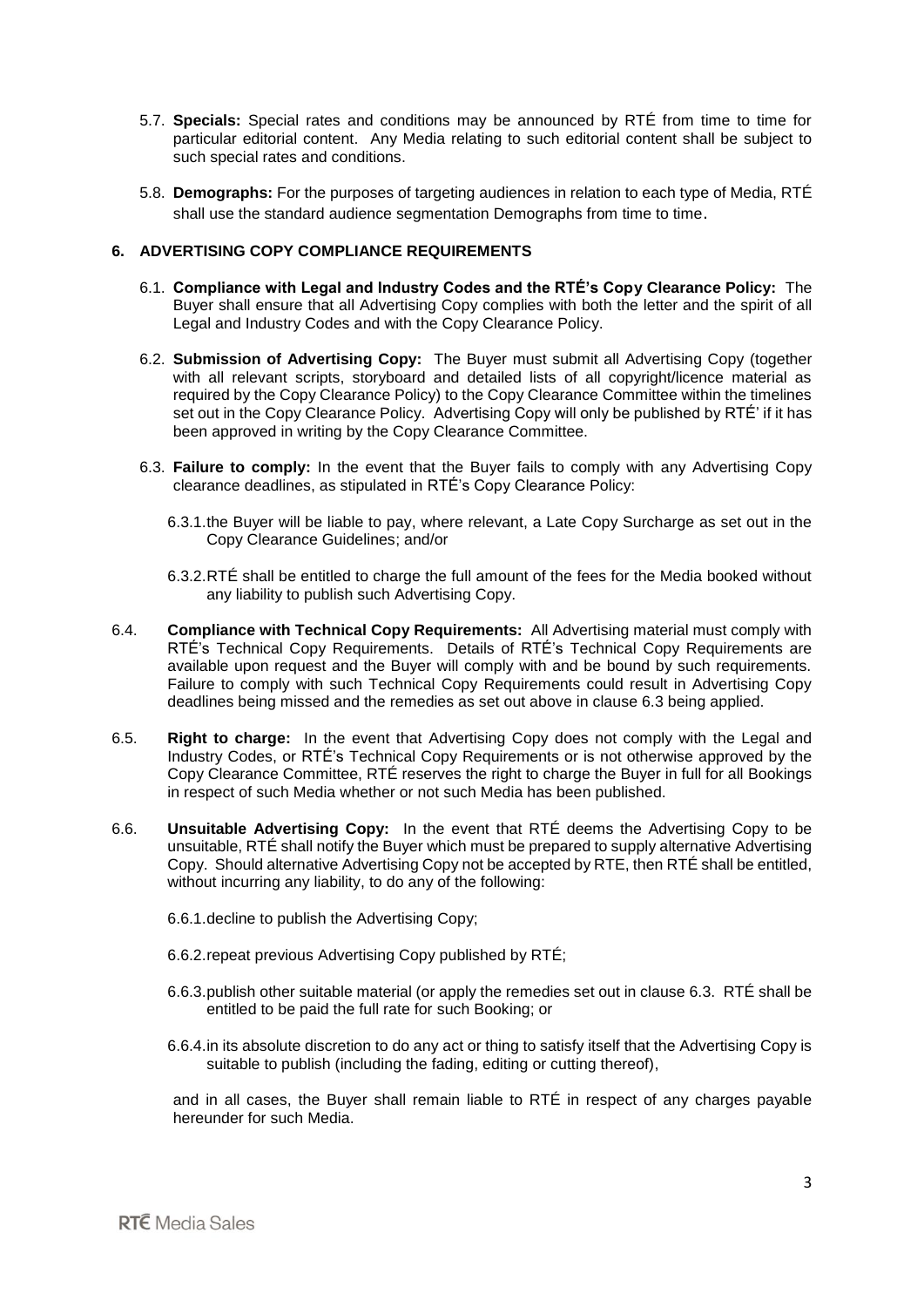- 6.7. The provision for clauses [6.5](#page-3-1) and [6.6](#page-3-2) shall apply without prejudice to any special arrangements, which are made for Bookings at shorter notice.
- 6.8. **Right to decline to publish:** RTÉ reserves the right, at its absolute discretion and without incurring any liability, to decline to publish any Advertising Copy or without giving any reason for so declining but in such event the Buyer shall not (unless such refusal by RTÉ is in the circumstances set out in claus[e 6.5](#page-3-1) above) be liable to pay for any Media which RTÉ so declines to transmit.
- 6.9. **Right to apply a surcharge for Advertising Copy advertising more than one product, service or activity:** RTÉ reserves the right to refuse or to apply a surcharge on Advertising Copy advertising more than one product, service or activity. If in RTÉ's opinion, the editing of two or more advertisements results in the advertisement of more than one product, service, or activity, which is designed to take advantage of reduced rates, RTÉ reserves the right, at its absolute discretion, to charge such Media at a rate equivalent to the which RTÉ would have charged had the advertisement for each product, service or activity been submitted to it separately.
- 6.10. **Copy Rotation Instructions:** RTÉ will use its reasonable endeavours to adhere to Copy Rotation Instructions but will not be liable for any failure to comply with those instructions.
- 6.11. **Consent to amend Advertising Copy:** A Buyer may not change any Advertising Copy (including from one product or another) after it has been approved in accordance with this clause [6](#page-3-3) and the Copy Clearance Policy without seeking RTÉ's written approval of such change in accordance with this Clause 6 and the Copy Clearance Policy.

## **7. TV AIRTIME TRANSMISSION**

- 7.1. **Transmission of Airtime Spots**: Subject to clause [7.2](#page-4-0) below, RTÉ shall have the right to transmit Spots at the dates and times which it considers to be most efficient for the purposes of delivering the Buyer's Campaign objectives.
- <span id="page-4-0"></span>7.2. **Timeshifted Channels:** Where the parties do agree in advance any particular transmission times and/or dates for Spots, the Buyer agrees that it shall take into account any Timeshifted Channels when establishing transmission schedules with RTÉ and, for the avoidance of doubt, the Buyer accepts that RTÉ may fulfil its obligations under the Booking on the corresponding Timeshifted Channel. If any Advertising Copy is not transmitted on a particular agreed day and/or in an agreed segment of a day or a Daypart, RTÉ will use reasonable endeavours to reinsert such Advertising Copy in equivalent Airtime within the relevant Campaign period. Where such Advertising Copy was break or programme specific, RTÉ will use reasonable endeavours to offer an alternative transmission at some other date. If such offer is not made or accepted by the Buyer, the Booking (in relation to the particular individual time/date specific Spot or Spots only) shall be cancelled and the Buyer shall have no claim against RTÉ in respect of any Loss for such non-transmission save that RTÉ shall make no charge to the Buyer for the cancelled Spot(s).
- 7.3. **Transmission Failure**: Notwithstanding any other applicable terms in these Terms and Conditions of Business, if a failure to transmit any Spot is due solely to the fault of RTÉ, RTÉ shall not charge the Buyer in respect of such Spot however RTÉ shall incur no liability for any Loss howsoever arising including any failure to meet any agreed TVR target.
- 7.4. **Transmission Schedule Changes**: In the event that RTÉ makes any significant alteration(s) to the transmission schedule of any Channel and notifies the same to the Buyer, RTÉ reserves the right to re-establish the advertising breaks concerned as unsold time. In the case of an existing Booking in an affected break, RTÉ will agree with the Buyer alternative transmission times for such Spots.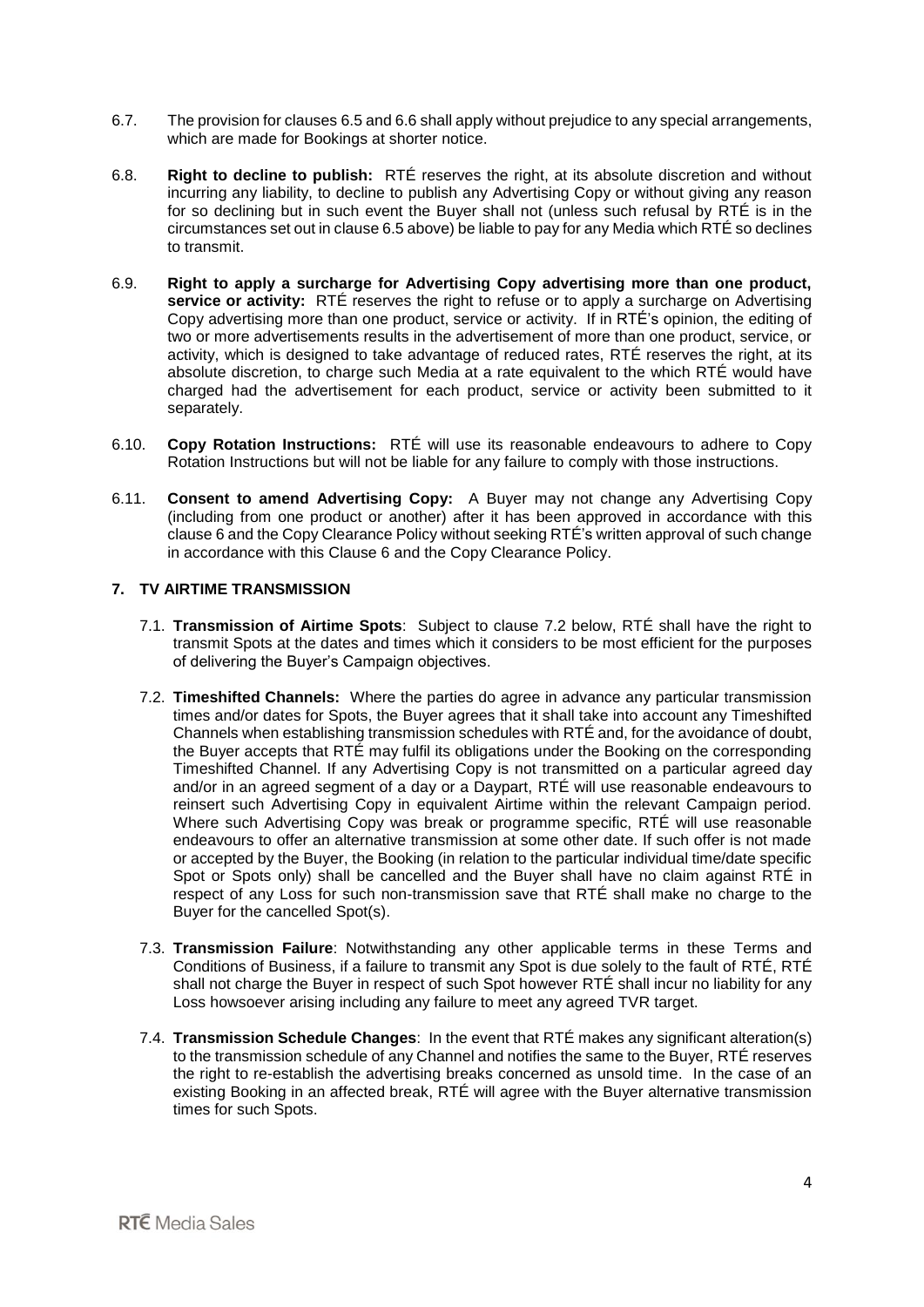- 7.5. **Daypart Segments and Impacts**: Spots appearing within 5 minutes of the relevant Daypart segment band will be regarded as appearing within that Daypart segment. Advertising Copy booked for transmission at a specific time will be transmitted in the commercial break nearest to that time. All Timeshifted Channel Impacts in a Campaign will be reconciled as if they were transmitted in the corresponding Daypart on the parent channel.
- 7.6. **Transmission of additional Spots:** RTÉ reserves the right to transmit additional Spots at no extra charge in order to achieve its Airtime objectives, in accordance with its internal procedures and policies.

#### **8. RADIO AIRTIME**

- 8.1. **Laydown:** Any agreement in the Deal Memorandum or Booking to supply Radio Airtime on the basis of a Laydown (including any agreed tolerance allowance) is given on a reasonable endeavours basis and subject always to: (a) availability; and (b) RTÉ's right to reasonably optimise Campaigns across its available Radio Airtime.
- 8.2. **Laydown unavailable:** Where the Laydown offered in the Deal Memorandum or Booking is not available, and the Buyer does not wish to proceed with a Booking using an alternative laydown, the Gross Revenue that would have been spent with RTÉ shall not, for the avoidance of doubt, be treated as having been spent with RTÉ when calculating whether a Buyer Guarantee has been met.
- 8.3. **No guarantees on transmission on times/dates:** RTÉ does not guarantee that the times and/or dates of transmission will be adhered to, but, if for any reason an advertisement is not transmitted on the day and in the Time Segment agreed, RTÉ shall endeavour to offer a transmission at some other time and other date which may be accepted by the Buyer, provided that if any offer of such a transmission is not accepted (or is not made) the original bookings shall be cancelled and the Buyer shall have no claim against RTÉ in respect of nontransmission or for any expense or damage whatsoever incurred as a result thereof. RTÉ shall make no charge to the Buyer for such booking but RTÉ shall be entitled to be paid by the Buyer any agreed fees. RTÉ shall be paid any expenses it incurs in respect of any facilities arranged or provided.
- 8.4. **Limitation on liability:** RTÉ shall not incur any liability for any failure to transmit all or any part of any advertisement as a result of any failure of transmission, except that if a total failure to transmit shall be due to any fault of RTÉ the Buyer shall not be charged for the advertisement. In the event of a partial failure to transmit over the entire RTÉ Radio network, RTÉ may at its discretion allow a rebate, the amount of which shall be determined by RTÉ.
- 8.5. **Fixed break timings:** Timings used by the RTÉ in the acceptance of Bookings in fixed breaks are approximate and denote the planned position or sequence only.
- 8.6. **Transmission losses:** Particulars of transmission times and transmission losses as set out in RTÉ's station logs shall be accepted by the Buyer
- 8.7. **Transmission Schedule Changes**: In the event that RTÉ makes any significant alteration(s) to the transmission schedule of any Channel and notifies the same to the Buyer, RTÉ reserves the right to re-establish the advertising breaks concerned as unsold time. In the case of an existing Booking in an affected break, RTÉ will agree with the Buyer alternative transmission times for such Spots.

## <span id="page-5-1"></span>**9. DIGITAL ADVERTISING**

<span id="page-5-0"></span>9.1. **Reasonable endeavours to display:** RTÉ will use its reasonable endeavours to display the advertisement on the Campaign Dates but the Buyer acknowledges and agrees that no commitment is given by RTÉ that the advertisement will be displayed on such dates. The Buyer also acknowledges and agrees that RTÉ may change the date, time, Site Area or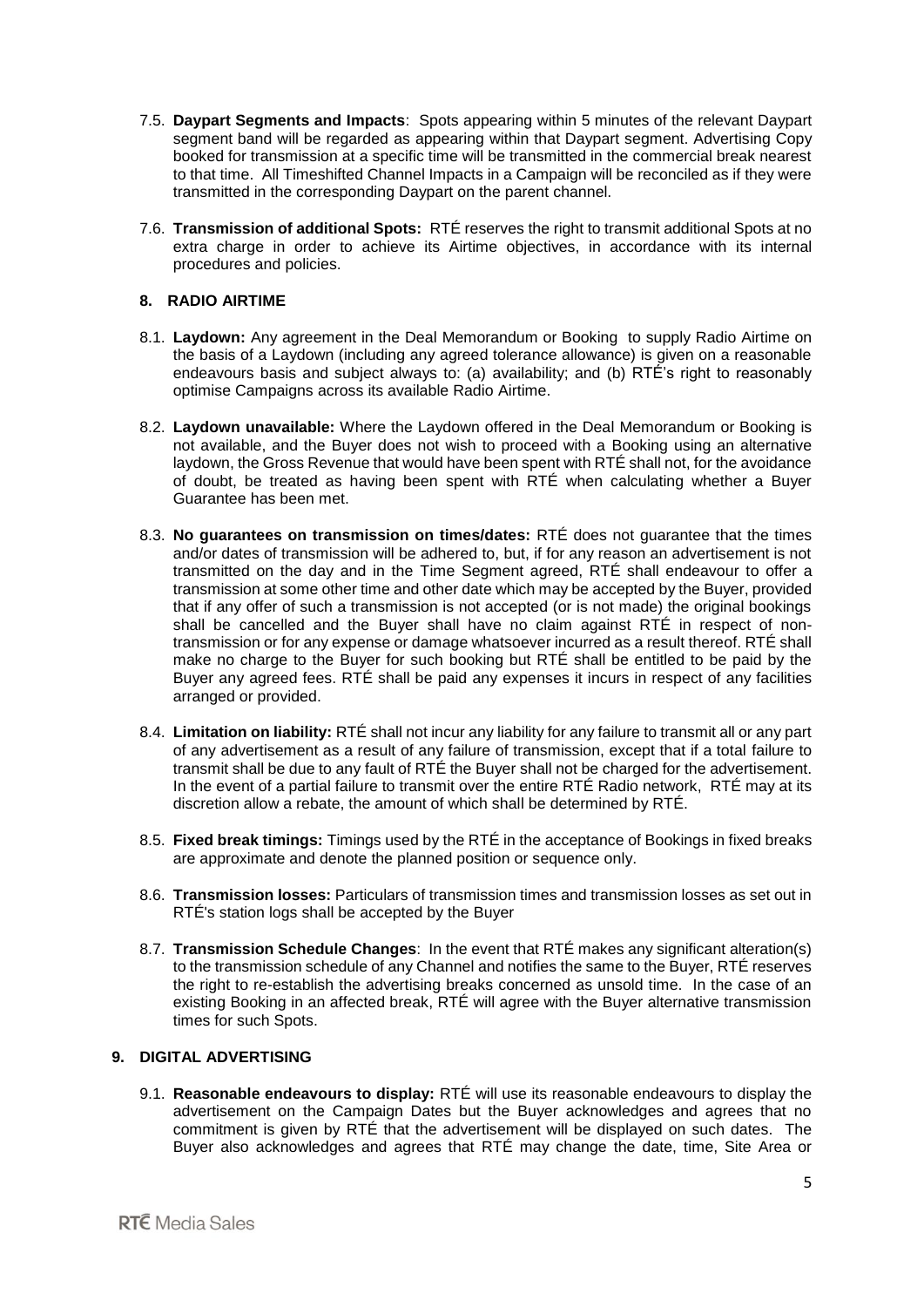geography (or any other aspect of the display of the advertisement) of any display as it sees fit in order to deal with any change in Legal and Industry Codes or any other change in circumstances and that the positioning of any advertisement within the Website or elsewhere on its Digital Offering is always at the sole discretion of RTÉ. RTÉ will not be held responsible in any way for the content, nature or subject matter of any other advertising displayed on its Website or elsewhere on its Digital Offering and the effect or otherwise that any of the same may have on the effectiveness or otherwise of any advertising displayed by RTÉ on its Website or elsewhere on its Digital Offering on behalf of the Buyer.

- <span id="page-6-0"></span>9.2. **Limitation on liability:** If the display of an advertisement does not take place at all or such display only takes place in part, in each case through no fault of the Buyer, subject to the Parties' rights and obligations set out in clause [9.1](#page-5-0) , RTÉ will use its reasonable endeavours to agree with the Buyer other Campaign Dates. Save as provided in this clause [9.2](#page-6-0) and clause [9.3,](#page-6-1) RTÉ will have no liability for any Loss arising out of or in connection with any failure to display an advertisement in whole or in part at any date or time or at all.
- <span id="page-6-1"></span>9.3. **Incorrect display:** If an advertisement is displayed but is displayed incorrectly through no fault of the Buyer such failure shall not constitute a breach of this Agreement and without prejudice to this, RTÉ and the Buyer will use their reasonable endeavours to agree how to compensate the Buyer.
- 9.4. **Discretion to amend or change content:** RTÉ retains the right to change or amend the content or format or any other aspect of the Digital Offering at any time in its absolute discretion and without the need to give any notice to the Buyer.
- 9.5. **Digital Impressions – No Guarantee:** The number of Impressions stated in each Booking is an estimate of the number of Impressions to be delivered over the relevant Campaign Dates. The number of Impressions delivered will vary across the relevant Campaign Dates and could be higher or lower than the value of the Impressions booked. RTÉ provides no guarantee that the number of Impressions booked will be delivered.
- 9.6. **Impressions Measurement:** RTÉ shall, or shall procure that a third party provider shall, measure the number of Impressions actually achieved in relation to any Campaign ("**RTÉ Impressions Measurement**"). Following the end of the Campaign, RTÉ shall use reasonable endeavours to provide to the Buyer the Impressions measurement for the relevant Campaign.
- 9.7. **Impressions Discrepancy:** Where the RTÉ Impressions Measurement is more than 10% (ten per cent.) less than that supplied by the Buyer, RTÉ agrees to investigate the difference subject to: (a) the Buyer providing all information which RTÉ reasonably requests in relation to such investigation; and (b) the Buyer having paid RTÉ in full all amounts due according to the number of Impressions stated in the relevant Booking, RTÉ shall consider the matter in good faith but any decision shall be in its sole discretion.
- 9.8. **Impression Shortfall:** In the event that the Impressions delivered for a Campaign are less than those estimated both RTÉ and the Buyer will agree shortfalls. Any shortfall will be delivered against one or more other Campaigns during the Term, or where this is not possible, RTÉ shall decide in its sole discretion how to compensate the Buyer which may include carrying over the shortfall into the next deal term.

#### <span id="page-6-2"></span>**10. PRINT**

- 10.1. All Advertising Copy delivered to RTÉ must be accompanied by a colour proof.
- 10.2. Delivery of proof and Advertising Copy constitutes Buyer's agreement to RTÉ's publication of such advertisement.

## **11. CREDIT RECONCILIATION**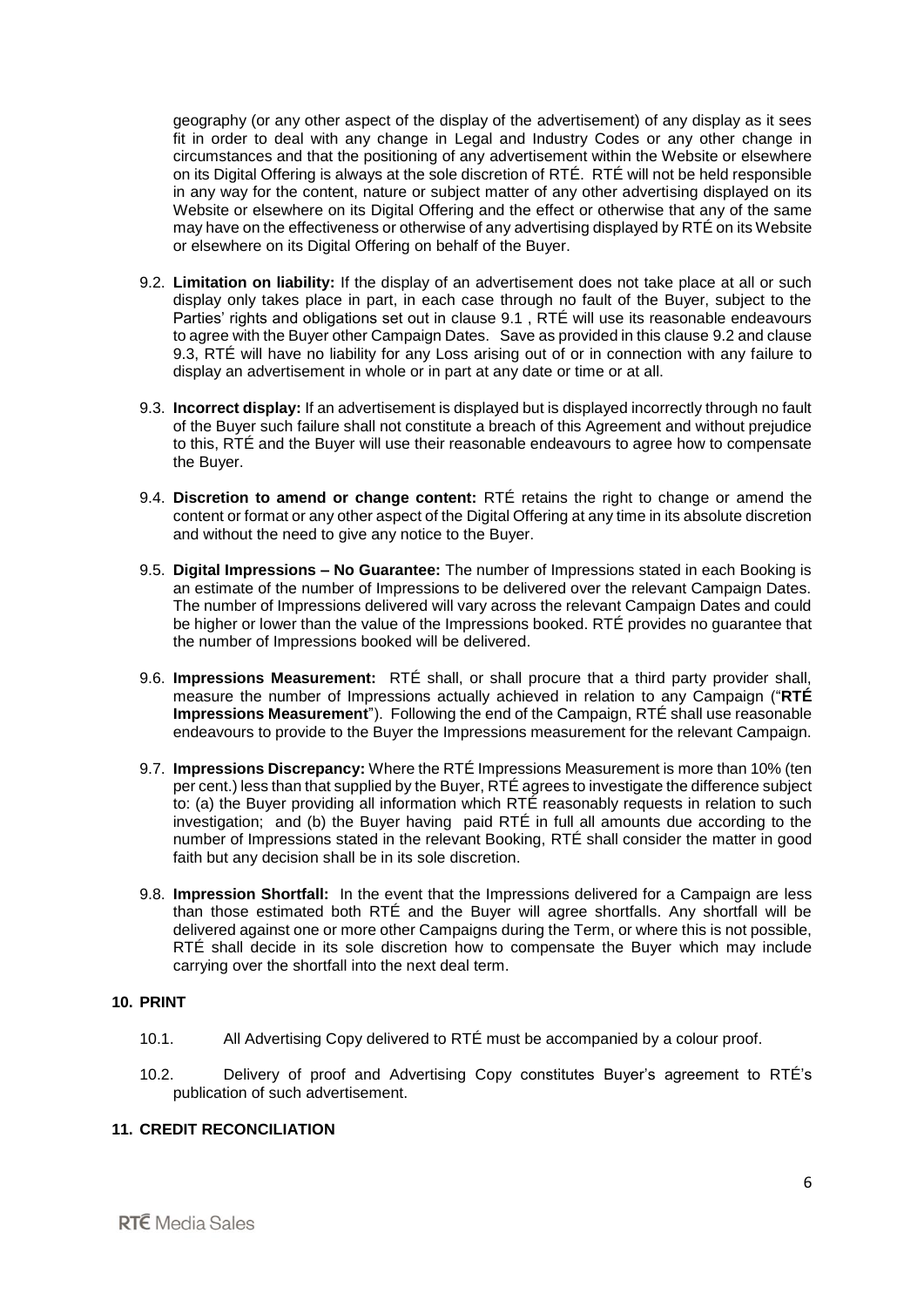- <span id="page-7-0"></span>11.1. **Media Credit:** Where any Buyer Media Credits or RTÉ Media Credits become due under the Deal Memorandum between the Parties, the Parties agree that they shall carry forward and reconcile the Media Credits at the end of each quarter, end of each year and at the end of the Term. Reconciliation shall be made in terms of Media value unless otherwise agreed.
- <span id="page-7-1"></span>11.2. **Reconciliation:** In the event that no such trading relationship exists and all agreements between RTÉ and the Buyer relating to the sale of Media have terminated, RTÉ will use its reasonable endeavours to agree a position with the Buyer in order to formally reconcile the Media Credits. Where (a) the parties are unable to agree a position in relation to the Media Credits within 30 days from the date on which RTÉ notifies the Buyer that it wishes to discuss the same; or (b) the Buyer is insolvent or any of the other insolvency-related elements set out in clause [16.2.4](#page-10-0) apply to it; then RTÉ shall be entitled to require payment from the Buyer in relation to the value of such Media Credit owed to RTÉ.
- 11.3. **Client Moves:** In circumstances where a Client of a Buyer moves any or all of its business to another Agency it is the responsibility of the Buyer to notify RTÉ in writing prior to such move whether it wishes any Media Credit applicable to such Client to be transferred to such other Agency. The Buyer agrees that any such transfer is subject to the prior written consent of RTÉ and RTÉ being satisfied that the other Agency has agreed to such transfer. It is the responsibility of the Buyer to obtain the other Agency's written agreement and the Buyer undertakes to RTÉ that it will indemnify, keep indemnified and hold harmless RTÉ, both during and after the Term, from and against all Loss arising out of or in connection with any claim or dispute with any third party relating to any such transfer or purported transfer of such Media Credit.

## **12. WARRANTIES AND INDEMNITIES**

- 12.1. The Buyer represents, warrants and undertakes to RTÉ that:
	- 12.1.1. it has obtained, maintained and paid for all necessary permits, licenses, authorisations and any other consents (whether statutory or otherwise) required under the Agreement, including in respect of the publication of any advertisement or copyright material contained in, or the appearances of any person in, the Advertising Copy including any music rights or performing rights;
	- 12.1.2. all Advertising Copy or use, recording, broadcasting, transmission, distribution or communication to the public thereof does not breach the copyright or other rights (including intellectual property rights) of, or is not defamatory to, any third party;
	- 12.1.3. all Advertising Copy is not in any way misleading, false, defamatory, obscene, indecent or otherwise offensive;
	- 12.1.4. Advertising Copy does not contain any Viruses;
	- 12.1.5. in accordance with clause [25,](#page-15-0) the Buyer will, and will procure that its Clients will, comply with all Legislation (including in particular the Data Protection Rules) in relation to User Data;
	- 12.1.6. all Advertising Copy complies with all Legal and Industry Codes and shall not include any prohibited communications;
	- 12.1.7. the Advertising Copy shall at all times perform without any material error or defect, shall be of satisfactory quality, shall not cause any harm or damage to any software or hardware of RTÉ or any third party and shall comply with any technical requirements communicated to the Buyer by RTÉ ; and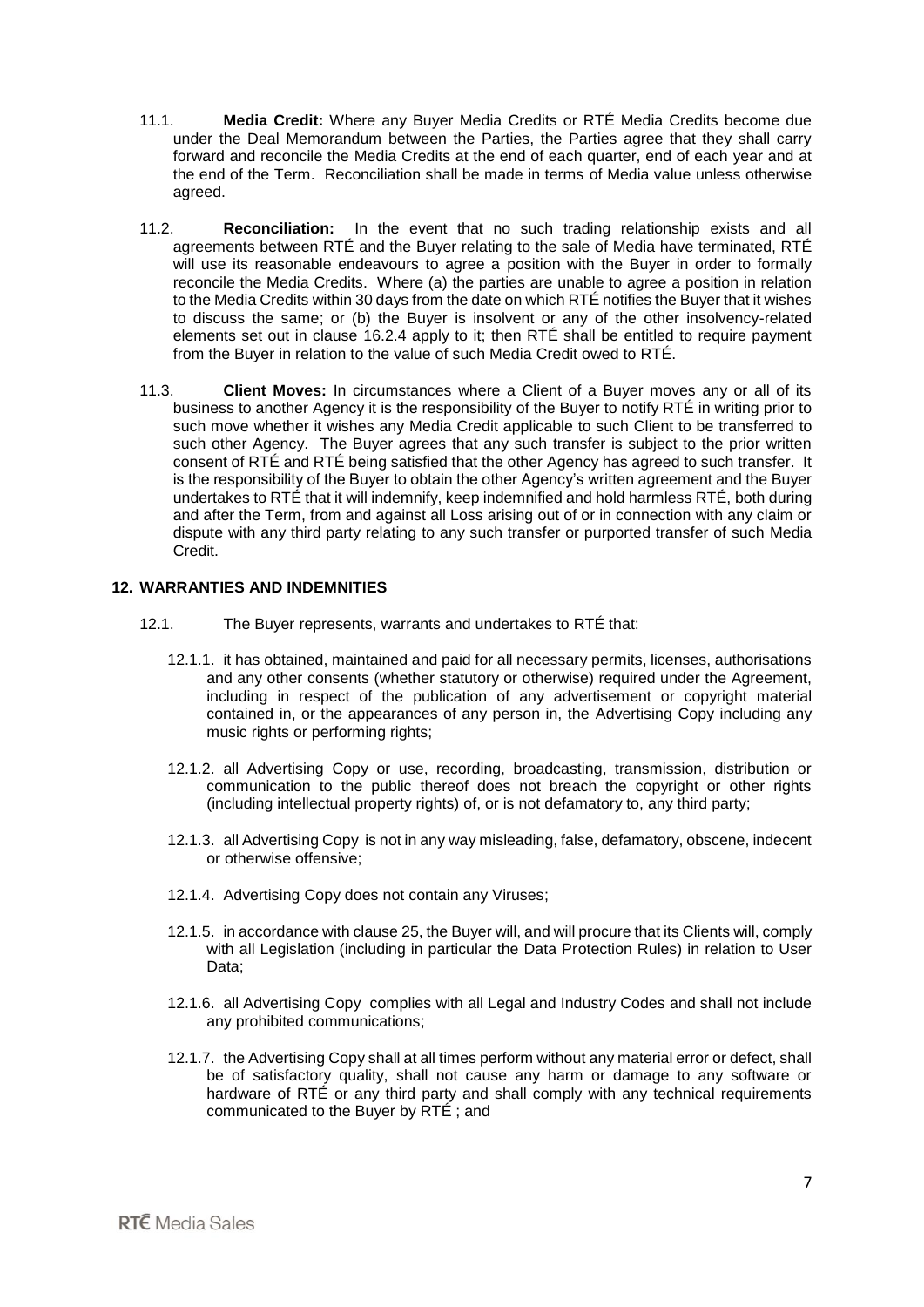- 12.1.8. that all information relating to the Buyer shall be true and accurate at all times. The Buyer undertakes to notify RTÉ promptly of any material change in such information (including without limitation any change in the ownership or control of the Buyer).
- 12.2. **Buyer Indemnity:** Notwithstanding anything to the contrary contained herein, the Buyer will indemnify, keep indemnified and hold harmless RTÉ against all Loss arising from any breach or threatened or purported breach of the above warranties or any of its obligations contained herein.
- 12.3. **Co-operation with BAI or any other relevant Competent Authority:** In the event of any issues raised by BAI or any other relevant Competent Authority in connection with RTÉ's compliance with any Legal and Industry Codes, the Buyer shall co-operate fully with RTÉ and provide such assistance as may reasonably be required by any of the same in connection with such issue.
- 12.4. **Anti-Corruption Laws:** The Buyer will not, and nor will any of their officers, employees, shareholders, representatives or agents, directly or indirectly offer, promise or give or request, agree to or receive any financial or other advantage with respect to any matters which are the subject of the Agreement which would violate any anti-corruption laws or regulations including but not limited to the Criminal Justice (Corruption Offences) Act 2018, the Ethics and Public Office Acts 1995 and 2001 (Ethics Acts) and the Local Government Act 2001 and related codes of conduct.
- 12.5. **Transparency:** The Parties are committed to full transparency across all pricing, commissions, discounts and other commercial arrangements which have been agreed between the Parties. Accordingly, the Buyer shall not misrepresent to any Client the nature of the arrangements that the Buyer (or any part of its Agency Buying Group) has with RTÉ and warrants that it shall not by: (i) entering into, or (ii) discharging its obligations hereunder, or (iii) the receipt of any benefits conferred by the Deal Memorandum or otherwise (whether received by the Buyer or by any part of its Agency Buying Group), breach any contractual or legal obligations to its Clients.
- 12.6. **Indemnity:** Notwithstanding anything to the contrary contained herein, the Buyer will indemnify, keep indemnified and hold harmless RTÉ and its Affiliates against all Loss arising from any breach or threatened or purported breach of the warranties contained in this clause [10.](#page-6-2)

## <span id="page-8-0"></span>**13. MATERIALS AND PROPERTY LIABILITY**

- 13.1. **Care of Materials:** Reasonable care will be taken by RTÉ in respect of any materials or content provided by or on behalf of the Buyer to RTÉ whilst in the possession of RTÉ, but subject thereto, RTÉ cannot accept liability for any Loss arising out of or in connection with any damage, loss, deletion or otherwise of the same (whether or not the same are in the possession of RTÉ or any third party engaged by RTÉ) and RTÉ will be under no obligation to return any of the same to the Buyer or any other third party. The Buyer will be responsible for ensuring that it retains backup copies of all materials and content that are provided by it to RTÉ and that these are insured for full value (and for the avoidance of any doubt, RTÉ will have no obligation to put in place any insurance policy in respect of the same).
- 13.2. **Right to delete:** RTÉ may destroy or delete any materials or content provided by or on behalf of the Buyer if not published for a period of three months after the later of the date of receipt or last publication of it by RTÉ without further reference to the Buyer.
	- 13.2.1. The Buyer grants RTÉ a worldwide, royalty free, non-exclusive, freely assignable licence:
	- 13.2.2. to use any materials and content provided by the Buyer for the purpose of enabling RTÉ (and its sub-contractors) to perform its obligations under this Agreement;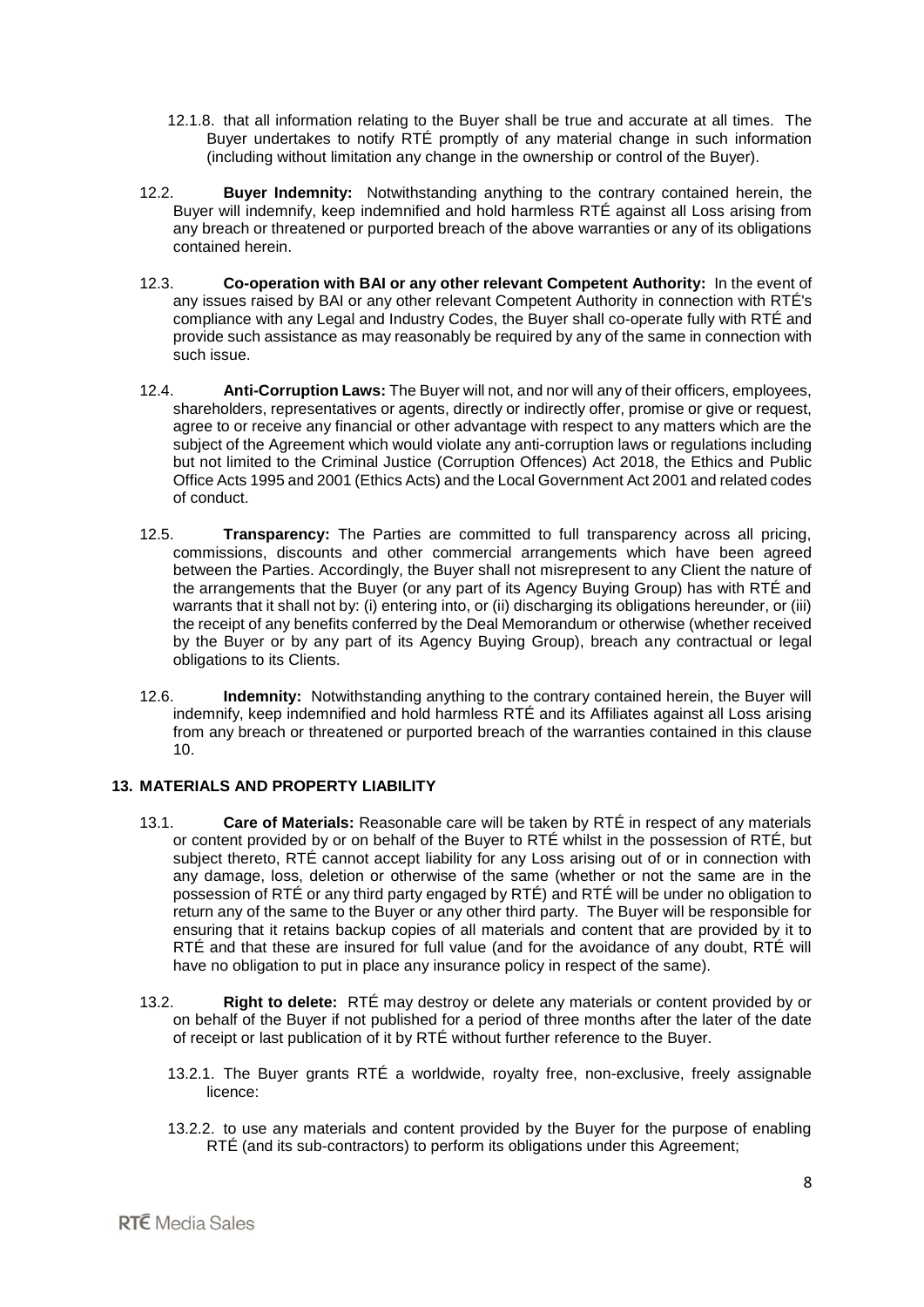- 13.2.3. to market, publish, perform and promote the advertisement in the manner set out in the Booking; and
- 13.2.4. for Users of the Digital Offering to have the right to access and use the advertisement and any other content provided by the Buyer.

#### <span id="page-9-3"></span>**14. PUBLICITY AND INFORMATION CONCERNING ADVERTISEMENTS**

14.1. No Buyer shall, without the prior written consent of RTÉ, publish any information in connection with any advertisement or Campaign which has been published or is scheduled for publication by RTÉ. The Buyer shall treat any information, not already in the public domain, about RTÉ (including, for the avoidance of doubt, in respect of programmes or other content and Campaigns) as Confidential Information. RTÉ shall be entitled to refer to the Buyer's association with RTÉ and the Media booked hereunder to promote RTÉ's business generally.

#### **15. CANCELLATION AND DEFERMENT**

- <span id="page-9-0"></span>15.1. **Campaign Booking Cancellation before the ABD:** A Booking may be cancelled by the Buyer prior to the applicable Advance Booking Deadline by giving written notice to RTÉ and no charges will be due to RTÉ in relation to such cancelled Booking. If a Booking is cancelled by the Buyer other than in accordance with this clause, the Buyer will remain liable to pay RTÉ's charges in full whether or not the advertisements are published. A Booking for any advertisement may be cancelled by RTÉ at any time prior to the applicable Advance Booking Deadline without any liability whatsoever on the part of RTÉ. Nothing in this clause [15.1](#page-9-0) shall affect RTÉ's right to reject any Bookings made after the relevant ABD.
- 15.2. **Campaign Booking Cancellation after the ABD:** The Buyer shall be liable to pay the full amount of RTÉ's charges in relation to a Booking where such Booking is cancelled (and such cancellation includes a request to decrease the Campaign budget) after the Advance Booking Deadline. RTÉ may in its absolute discretion be prepared to consider applications made in exceptional circumstances by the Buyer for the cancellation and/or deferment of a Booking after the applicable Advance Booking Deadline subject always to the following conditions:
	- 15.2.1. RTÉ being supplied with full details of exceptional circumstances giving rise to the application by notice in writing before the Launch Date; and
	- 15.2.2. the Buyer paying to RTÉ the amounts set out in RTÉ's Deferment and Cancellation Policy
- <span id="page-9-2"></span><span id="page-9-1"></span>15.3. **Deferment of Campaigns after ABD**: RTÉ may, in its absolute discretion, agree to allow a Buyer to defer a Booking after ABD subject to: (a) the payment of a deferment fee as outlined in RTÉ's Deferment and Cancellation Policy (b) the deferment not being for a period longer than the period stipulated in the Deferment and Cancellation Policy and in this regard, RTÉ may, in its sole discretion, treat a deferment from month to month as a cancellation.
- 15.4. **Cancellation and Deferment at RTÉ's Discretion**:For the avoidance of doubt, the arrangements set out in clauses [15.1](#page-9-0) - [15.2.1](#page-9-1) will be agreed by RTÉ in its absolute discretion and RTÉ shall not be obliged to give reasons for accepting or declining to accept an application for cancellation or deferment made by the Buyer. The Buyer acknowledges and agrees that the fees referred to in clauses [15.1](#page-9-0) - [15.3](#page-9-2) are a genuine pre-estimate of RTÉ's Loss.

#### **16. SUSPENSION OR TERMINATION**

16.1. The Agreement will continue throughout the Agreement Period unless terminated earlier in accordance with the provisions in this clause.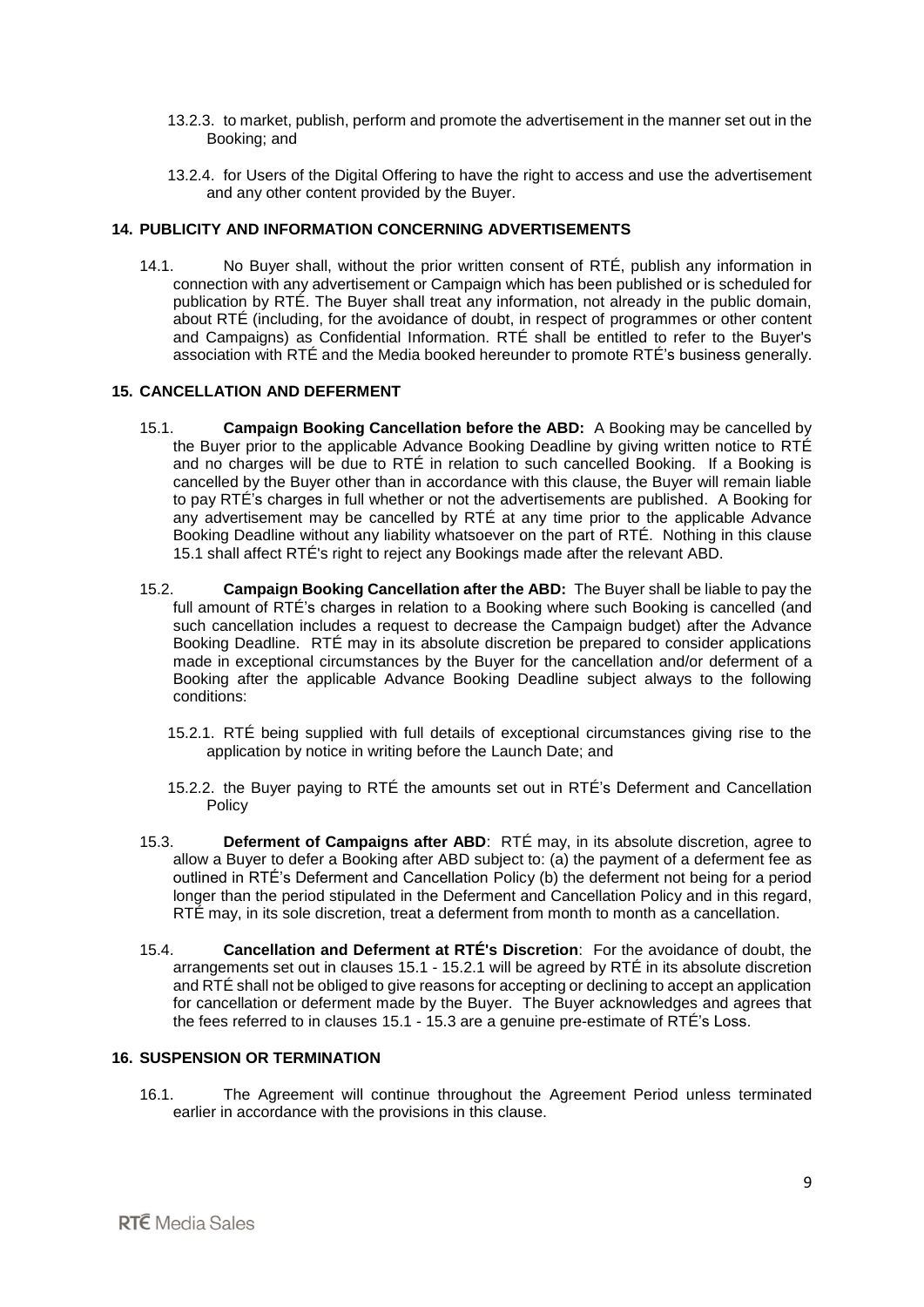- <span id="page-10-3"></span>16.2. **Suspension or Termination by RTÉ:** RTÉ may, by notice in writing to the Buyer, suspend or terminate any accepted Booking, the Deal Memorandum or the entire Agreement (as applicable) at any time if any of the following takes place:
	- 16.2.1. without prejudice to RTÉ's rights as set out in clauses [6](#page-3-3) [9,](#page-5-1) if the Buyer commits any material breach of any provision of the Agreement (and in the case of a remediable breach, fails to remedy such breach within 10 (ten) Working Days' from receipt of written notice from RTÉ specifying the breach); or
	- 16.2.2. any changes in any Legal and Industry Codes or RTÉ's status prevent it from continuing or, in RTÉ's reasonable opinion, make it more onerous for RTÉ to publish advertisements or otherwise fulfill its obligations under the Agreement; or
	- 16.2.3. the activities or conduct of the Buyer or activities relating to its business are such that RTÉ reasonably considers them to be detrimental to the reputation and/or goodwill and/or brands of RTÉ; or
	- 16.2.4. if (a) a receiver (or a receiver and manager) is appointed to the Buyer; or (b) a petition is filed in the High or Circuit Court (the "Court") seeking the protection of the Court for the Buyer; or (c) an examiner or an interim examiner is appointed to the Buyer; or (d) a demand under the provisions of Section 214, Companies Act 1963 is served on the Buyer (the Buyer to immediately inform RTÉ of the receipt of such demand) or (g) an official liquidator is appointed to the Buyer; or (h) a resolution is passed by the Buyer placing the Buying in either creditors' voluntary liquidation or members' voluntary liquidation; or
	- 16.2.5. if there is a material change in the ownership of or a change of control of the Buyer or if the Buyer disposes of all or a substantial part of its assets or undertaking; or
	- 16.2.6. in accordance with the provisions of clause [26.1](#page-16-0) (Force Majeure).
- <span id="page-10-0"></span>16.3. **Consequences of Termination:** Upon termination, the rights and obligations of the Parties under these Terms and Conditions of Business shall terminate and be of no future effect, except that:
	- 16.3.1. any rights or obligations to which either of the Parties may be entitled (including RTÉ's right to be paid any Gross Expenditure due and owing by the Buyer) or be subject before such termination shall remain in full force and effect; and
	- 16.3.2. clauses [1,](#page-1-0) [2,](#page-1-1) [3,](#page-1-2) [11.1,](#page-7-0) [11.2,](#page-7-1) [10,](#page-6-2) [13,](#page-8-0) [14,](#page-9-3) [17,](#page-10-1) [22,](#page-13-0) [23,](#page-15-1) [25](#page-15-0) and [26](#page-16-1) together with any other clauses intended to have continuing effect, shall remain in full force and effect.

#### <span id="page-10-1"></span>**17. LIABILITY**

- <span id="page-10-2"></span>17.1. **RTÉ's Liability Excluded:** In no event will RTÉ be liable for:
	- 17.1.1. any indirect or consequential loss, claim or damage; nor
	- 17.1.2. any direct or indirect loss of profits, reputation, data, business or opportunity, or other economic loss, in each case whether such claim is based on breach of contract, tort (including negligence) or otherwise, and whether or not the Buyer has been advised of the possibility of such damage.
- 17.2. To the fullest extent permitted by law, all warranties, conditions, terms or other provisions, express or implied and whether imposed by statute or otherwise are excluded.
- 17.3. **Maximum Liability:** Subject to clause [17.1](#page-10-2) above the maximum liability that RTÉ shall have towards the Buyer in respect of any Loss arising out of or in connection with the Deal Memorandum or any Booking in the event that RTÉ is held liable for damages or losses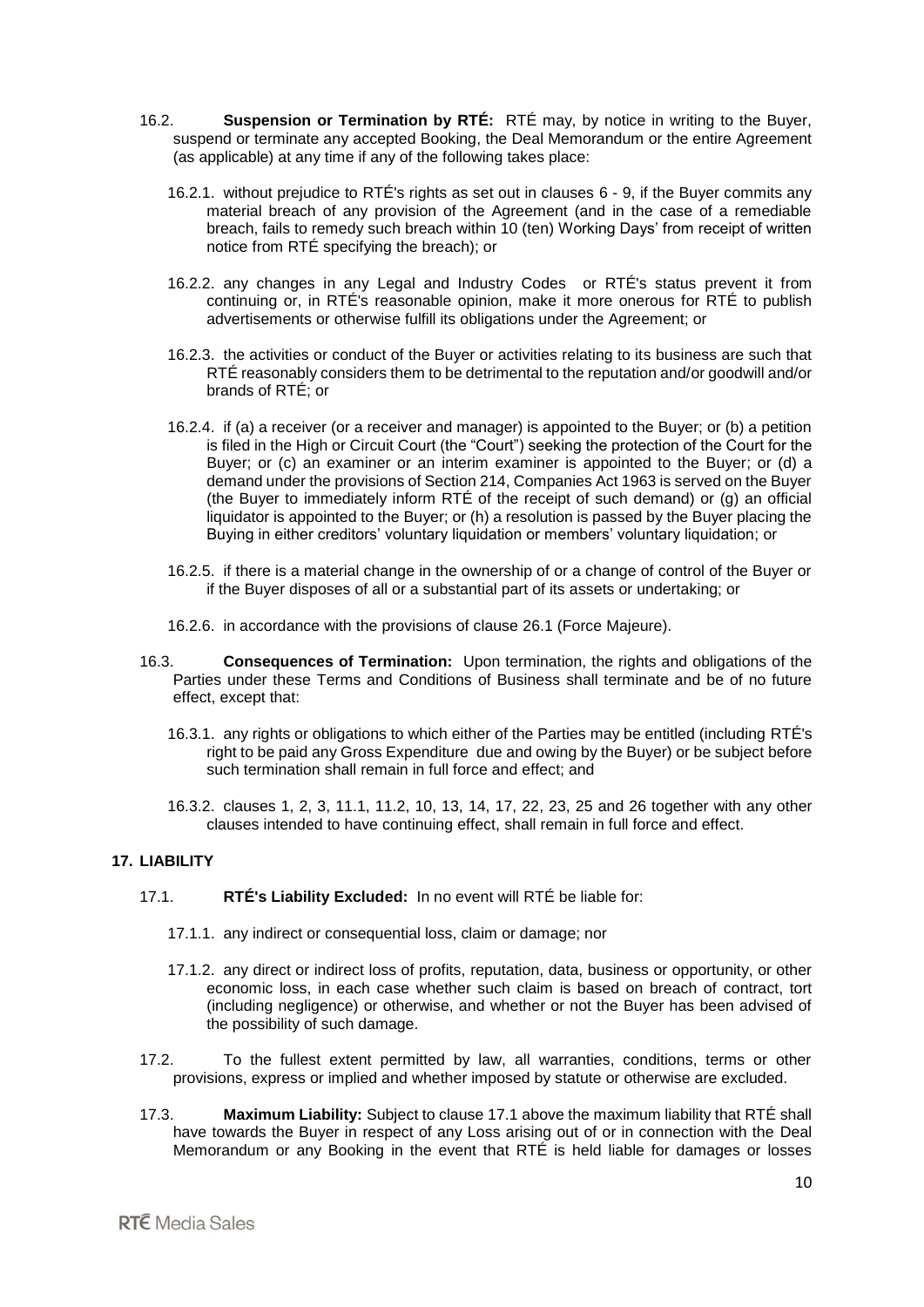suffered by the Buyer shall not exceed the amount paid by the Buyer (less applicable VAT) to RTÉ in respect of the Media in connection with the Booking in which the liability arises.

- 17.4. **Failure to publish:** If the display of an advertisement does not take place or such display only takes place in part, in each case through no fault of the Buyer and as a result of circumstances beyond the reasonable control of RTÉ and RTÉ is unable to display the advertisement on alternative Campaign Dates, the Buyer will have no obligation to pay any charges in respect of the same and RTÉ will have no liability for any Loss arising out of or in connection with any failure to display the same.
- 17.5. In no event shall the Buyer be able to claim the same Loss from the Terms and Conditions of Business, the Deal Memorandum and/or the Booking.
- 17.6. **No liability for other content published on RTÉ properties:** RTÉ shall not be held responsible in any way for the content, nature or subject matter of any other content published on any of the RTÉ Media properties including the effect or otherwise that any of the same may have on the effectiveness or otherwise of any Advertising Copy/Campaign published by RTÉ for a Buyer.
- 17.7. **Errors**: RTÉ shall incur no liability for any error in any Advertising Copy published except to the extent that such error is due solely to the fault of RTÉ in which case RTÉ's sole liability to the Buyer shall be that RTÉ shall not charge the Buyer for the charges made in the Booking in relation to only such erroneously transmitted Advertising Copy.

#### <span id="page-11-0"></span>18. **FINANCE**

- <span id="page-11-1"></span>18.1. **Pro Forma Buyer:** Charges payable by a Pro-Forma Buyer must be paid in full in advance of the Launch Date, by such advance period as notified by RTÉ to the Buyer in the Rate Card, Deal Memorandum or otherwise from time to time.
- <span id="page-11-2"></span>18.2. **Credit Approved Agency:** Subject to clause [18.8](#page-12-0) and any other payment dates notified by RTÉ, charges payable by a Credit Buyer will be paid not later than the relevant invoice payment date, typically being 30 days from invoice. If a Credit Buyer fails to comply with the provisions of this clause, without prejudice to its other rights and remedies, RTÉ may at any time thereafter, without any liability to the Buyer:
	- 18.2.1. withdraw any credit granted to the Buyer (thereby withdrawing Agency Recognition status and remove the Buyer from the Register of Approved Agencies); and
	- 18.2.2. cease publication of any Media scheduled to be published in relation to any Campaigns pursuant to any Bookings; and
	- 18.2.3. apply a Late Payment surcharge as set out below.
- <span id="page-11-3"></span>18.3. **Late Payment by Credit Buyer:** Any charges not paid by a Credit Buyer on or before the Payment Date will be subject to an immediate surcharge of 2% of such amount payable immediately. A further surcharge of 1% payable immediately will apply in respect of the principal amount which is still outstanding on the 10th day of each subsequent month.
- 18.4. **Date of Payment:** For the purposes of this clause [18,](#page-11-0) payment will be deemed to have been made on or before the Payment Date if RTÉ has received the full amount by EFT, Direct Debit or SDMT in each case prior to 12.30p.m. on the Payment Date.
- 18.5. **Currency:** RTÉ invoices are issued in Euro. Bookings made in a foreign currency will be converted to Euro at a fixed exchange rate as advised by RTÉ at the date of booking. Payment from Buyers should be made in the invoiced currency.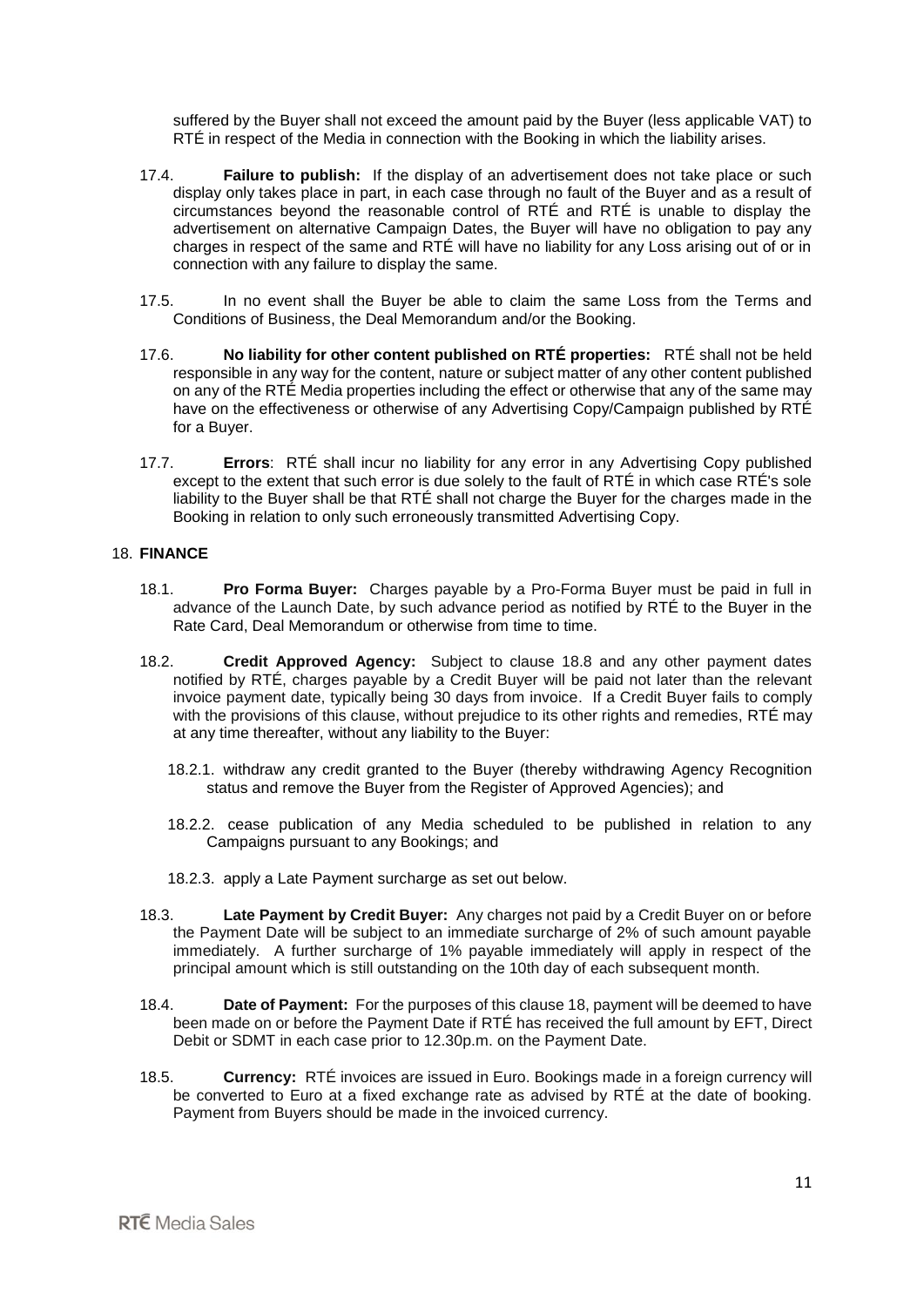- 18.6. **Invoicing:** Invoices will be in accordance with the relevant payment requirements. Failure by RTÉ to render or dispatch invoices at the times referred to above will not affect the obligation of the Buyer to make payment as required in accordance with these Terms and Conditions of Business.
- 18.7. **Invoice Queries:** The Buyer shall notify RTÉ of any queries in relation to any invoice no later than 15 (fifteen) Working Days of the invoice date. No invoice may be queried after this date. Notwithstanding any such query, the Buyer will remain liable to pay the full amount of any invoice pending final resolution of the query. If the query is resolved in favour of the Buyer, RTÉ will cancel any surcharge levied on the relevant amount, cancel any invoice and re-issue an invoice for the revised amount.
- <span id="page-12-0"></span>18.8. **Quarterly Reconciliation:** RTÉ and the Buyer will reconcile all completed Campaigns on a quarterly basis to determine future liability. RTÉ will invoice the Buyer for the booked number of Impressions at the end of each calendar month. Multi month Campaigns will be invoiced on pro-rata basis and billed at the end of each calendar month. Pro-rata charges will be calculated by the total booking price divided by the number of days in the total Campaign multiplied by the days of the Campaign month to be invoiced. The invoicing issued may not reflect the actual Impressions delivered in relation to a particular Campaign. The Buyer will pay all invoices based on the value of the Impressions booked and will not withhold payment or re-claim payment for under-delivery of those Impressions.
- <span id="page-12-2"></span>18.9. **Spend Check Letters:** Each month, RTÉ will confirm by way of a Gross Expenditure check letter to the Buyer, the Buyer's Gross Expenditure with RTÉ for such month by Advertiser and Campaign (each a "Spend Check Letter").
- 18.10. **Spend Check Letter Queries:** The Buyer shall notify RTÉ of any queries in relation to such Spend Check Letters within 7 Working Days of receipt of the same. If no Spend Check Letter queries are raised by the Buyer within these 7 Working Days, absent manifest error, the Parties shall treat these Spend Check Letters as an accurate record of the Buyer's monthly Gross Expenditure with RTÉ (as broken down by Advertiser and Campaign) and may be relied upon by RTÉ for invoicing purposes and the Auditors (in respect of calculating the Buyer's Gross Expenditure with RTÉ over the relevant period). No invoice may be queried after this date. Notwithstanding any such query, the Credit Buyer will remain liable to pay the full amount of any invoice and all invoiced amounts will remain subject to the provisions of clauses [18.1,](#page-11-1) [18.2](#page-11-2) and/or [18.3,](#page-11-3) as relevant, pending final resolution of the query. If the query is resolved in favour of the Buyer, RTÉ will cancel any surcharge levied on the relevant amount, cancel any invoice and re-issue an invoice for the revised amount.
- 18.11. **Set Off:** All payments of accounts for Media shall be made in full and the Buyer shall have no right to claim any set off or to make any counterclaim in any proceedings brought by RTÉ in respect of any such payment. RTÉ is entitled to set off any monies due to it by the Buyer, against any monies due by RTÉ to the Buyer (or any of such Buyer's Affiliates).
- 18.12. **VAT:** All payments are subject to VAT at the applicable rate.

## 19. **CALCULATION OF BUYER GUARANTEES**

- <span id="page-12-1"></span>19.1. **Gross Expenditure:** The Buyer undertakes to RTÉ that the amount of Gross Expenditure with RTÉ in respect of Media during the Term shall not be less than either:
	- 19.1.1. the Volume Expenditure Minimum Guarantee set out in the Deal Memorandum; or

19.1.2. any other Guarantee(s) set out in the Deal Memorandum, together referred to as the "**Buyer Guarantee**".

19.2. **Benefits conditional on meeting the Buyer Guarantee:** The Buyer acknowledges that any discounts offered against the Rate Card in the Deal Memorandum together with any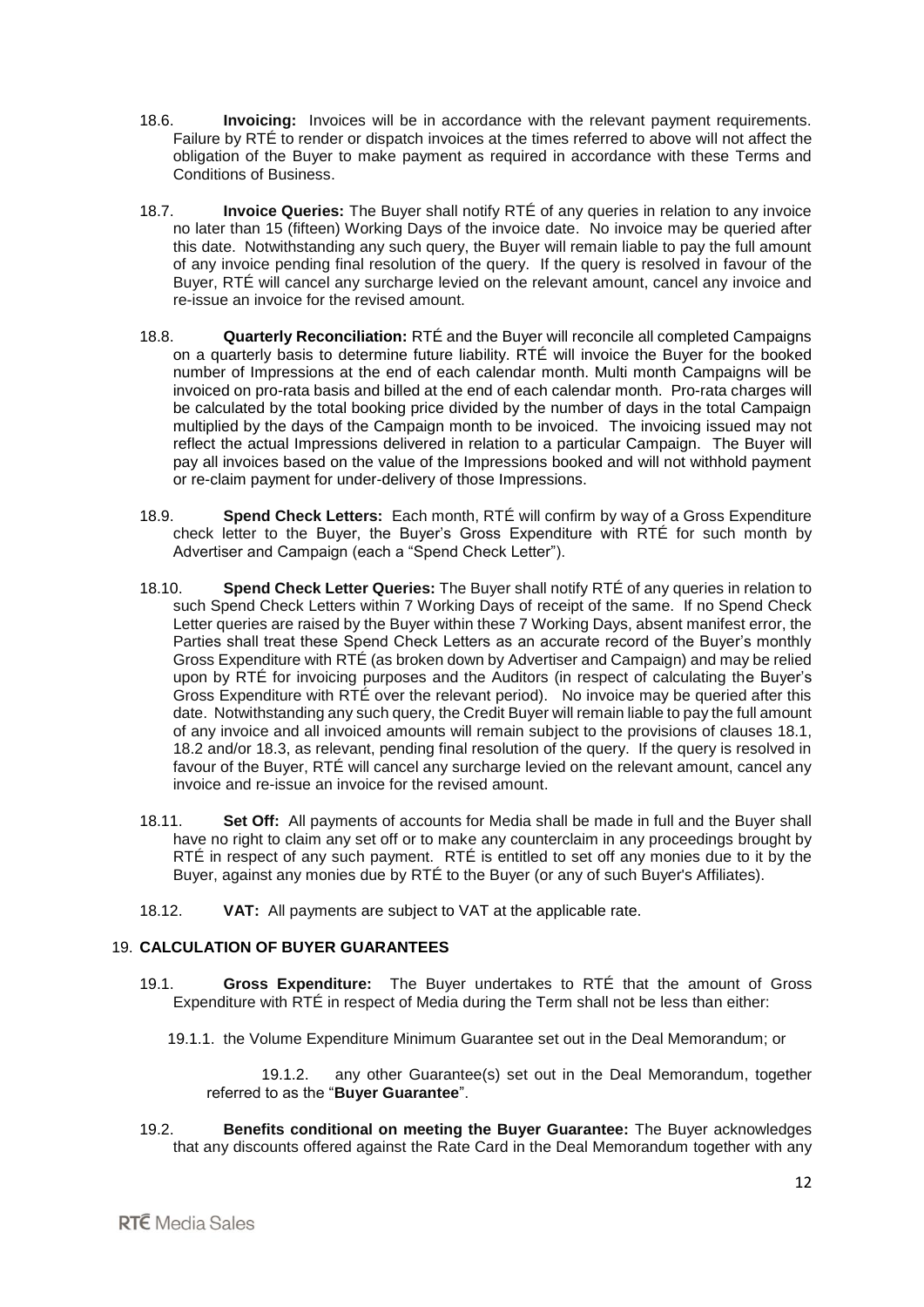other benefits (including ABD discounts, and other qualitative commitments, such as relating to positions-in-breaks) are offered on the basis of and are contingent and conditional upon the Buyer's agreement in relation to its Buyer Guarantee.

- 19.3. **Calculation of Buyer Guarantee:** In circumstances where a relevant Buyer Guarantee has been agreed in the Deal Memorandum, for the purposes of calculating the Buyer's relevant Gross Expenditure with RTÉ:
	- 19.3.1. the Parties agree that the amount of Gross Expenditure with RTÉ in respect of the Term will only include Gross Expenditure in respect of Media actually published by RTÉ during the Term; and
	- 19.3.2. the amount of Gross Expenditure with RTÉ under the Agreement in respect of the Term will not include any Gross Expenditure reasonably declined by RTÉ.
- 19.4. **Right to increase the Buyer Guarantee:** For the avoidance of doubt, the Buyer Guarantee set out in the Deal Memorandum is agreed on the basis of the status quo of the Agency Buying Group (where relevant) and the Clients of the Buyer which exist at the beginning of the Agreement Period. To the extent that during the course of the Agreement Period the Buyer and/or Agency Buying Group of which the Buyer is part acquires other Affiliates which results in new Clients, RTÉ shall have the right but not the obligation to increase the Buyer Guarantee proportionately.

#### **20. DEAL FAILURE**

- <span id="page-13-3"></span><span id="page-13-1"></span>20.1. **Under Delivery Compensation:** In the event that the Buyer fails to comply with its Buyer Guarantee obligations and such failure is evidenced in the Audit Report, RTÉ reserves its right to require the Buyer to pay to RTÉ forthwith (together with any applicable VAT) the amount of any Under Delivery (as identified in the Audit Report) (the "**Under Delivery Compensation**") together with interest accruing at an annual rate which is 3% above the base lending rate of the European Central Bank from the date when the sum became due, this being the final date of the Term identified in the Deal Memorandum, until the date on which payment is made.
- 20.2. **Enhanced Buyer Guarantee:** In its sole discretion, and without any obligations in this regard, RTÉ may agree with the Buyer an enhanced Buyer Guarantee (or trading position in relation to other advertising inventory acquired by the Buyer from RTÉ) in a subsequent Agreement Period in lieu of requiring payment of any Under Delivery Compensation as stipulated in clause [20.1](#page-13-1) above. In this regard, subject to clause [20.3](#page-13-2) below, the Buyer acknowledges that RTÉ may take into account the wider trading relationship between RTÉ and the Buyer when considering an enhanced trading position (across all advertising inventory sold by RTÉ) in the following year in lieu of requiring payment of any Under Delivery Compensation. For the avoidance of doubt, if the Parties fail to reach agreement on any enhanced Buyer Guarantee (for a subsequent Agreement Period) within 90 (ninety) days of the filing of the Audit Report, RTÉ reserves the right to require payment of the Under Delivery Compensation in accordance with clause [20.1.](#page-13-1)
- <span id="page-13-2"></span>20.3. **Audit costs:** Where any Under Delivery Compensation is due in accordance with clause [20.1](#page-13-1) the Buyer shall also be liable to pay to RTÉ forthwith the cost of the Audit Report*.*

## **21. DEAL MEMORANDUM**

21.1. The Deal Memorandum will set out specific terms agreed between RTÉ and the Buyer to be applied during the course of the Term in relation to all Campaign Bookings including, for example, in relation to pricing terms, the quality of the Media and the Buyer Commitment.

## <span id="page-13-0"></span>**22. AUDITING AND REPORTING**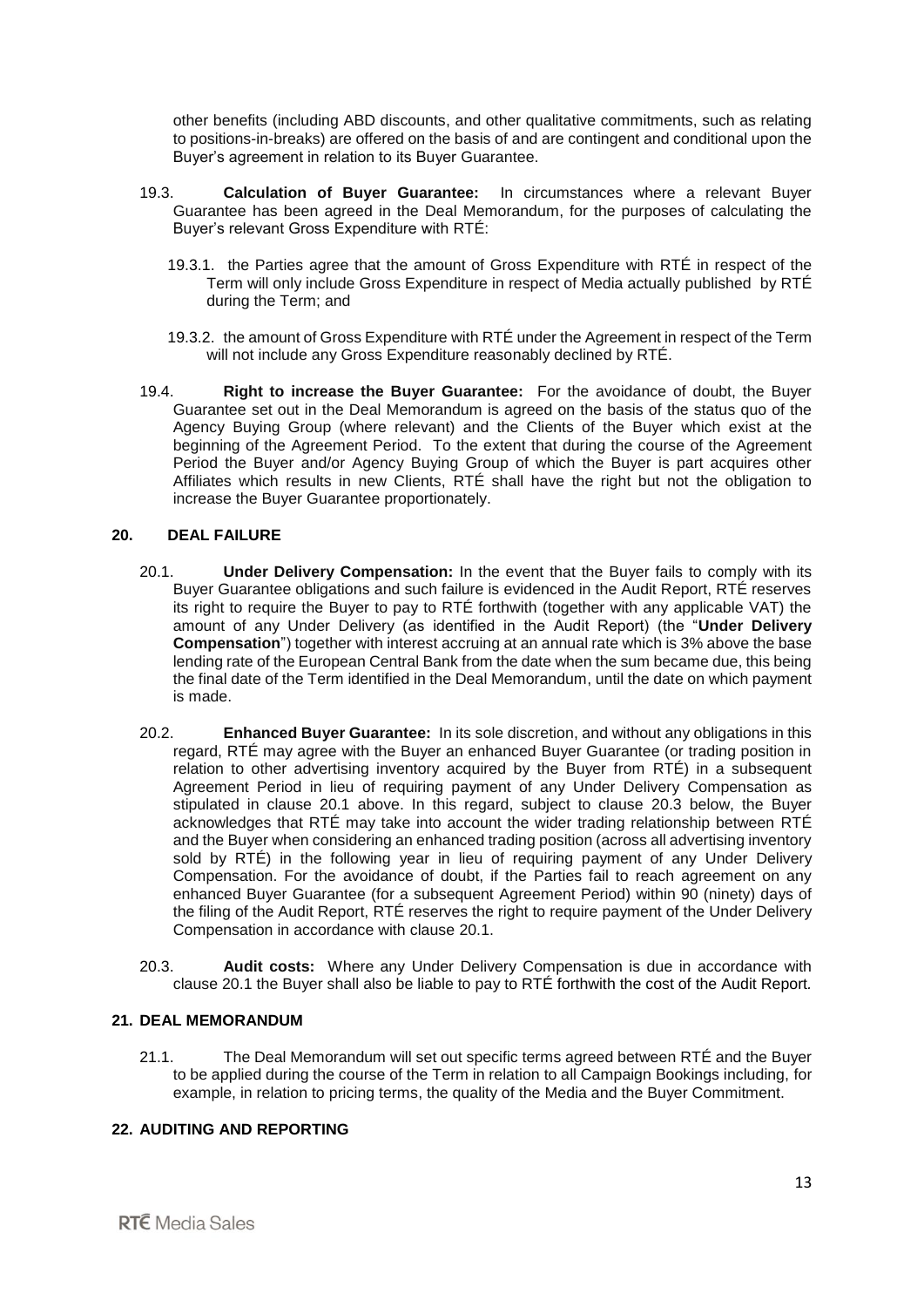- <span id="page-14-3"></span>22.1. **Records:** The Buyer will, and will procure that all of its Buying Agencies, relevant Affiliates, Third Party Representatives (to include Barter/Contra companies), other relevant third parties (including outdoor companies, production companies and other content rights holders) and Clients will, on its behalf, maintain accurate financial, accounting and media records of all Gross Expenditure to the extent such expenditure will assist in establishing whether or not the Buyer has complied or will comply with any Buyer Guarantee (and any obligation in relation to Under Delivery Compensation) ("**Records**"). For the avoidance of doubt, such accurate financial, accounting and media records include:
	- 22.1.1. all information (including all media codes and media streams) contained within the Media Booking System (e.g. DDS/MediaOcean Spectra) of the Buyer, its Buying Agencies, Affiliates, Third Party Representatives and any other relevant third parties (including outdoor companies, production companies and other content rights holders); and
	- 22.1.2. all information, without any limitation, held within the financial, accounts or media departments of the Buyer, its trading divisions, Affiliates, Third Party Representatives, its Clients and any other relevant third parties that hold information about relevant Gross Revenue in respect of Media expenditure.
- <span id="page-14-2"></span>22.2. **Audit Rights:** RTÉ has the right to appoint a firm of auditors (the "**Auditors**") to audit the Records and produce a report (the "**Audit Report**") in order to establish whether or not the Buyer has complied or will comply with the Deal Memorandum and, in particular, the Buyer Guarantee (and any obligation in relation to Under Delivery Compensation at any time during the course of the Deal Memorandum and after the Deal Memorandum has expired). The Buyer will and will procure that the Auditors will have unrestricted access to: (a) all Records and (b) all other information which the Auditors consider (in their sole discretion) to be relevant to establishing whether or not the Buyer has complied or will comply with any Buyer Guarantee (and any obligation in relation to Under Delivery Compensation) and ensure that (a) and (b) are provided promptly so as to enable the Auditors to audit the Records and endeavour to produce the Audit Report within 6 months of the end of the Agreement Period (without prejudice to RTÉ's right to have the Auditors carry out an audit at any time during the course of the Agreement and after the Agreement has expired).
- <span id="page-14-0"></span>22.3. **The Buyer to supply the Auditors with information requested:** In addition to procuring unrestricted access to the Records and all other information that the Auditors consider (in their sole discretion) to be relevant for the purpose of this clause [22.3](#page-14-0) the Buyer will provide all such assistance to the Auditors as required by the Auditors including but not limited to supplying the Auditors with any information to support the information extrapolated from the Media Booking Systems or to support any calculations provided by the Buyer as being an accurate representation of the position in respect of its compliance with the Buyer Guarantee. Furthermore, the Buyer shall obtain all relevant consents (as required) from all Clients in respect of whom Bookings are made by that Buyer, to ensure that RTÉ has access to all relevant details about and Records of any such Client for the purposes of an audit carried out pursuant to this clause [22.3.](#page-14-0) At RTÉ's reasonable request, the Buyer will provide written confirmation to RTÉ that such consents have been obtained together with any supporting evidence reasonably required by RTÉ.
- <span id="page-14-1"></span>22.4. **Remedies:** In the event that the terms of the Agreement have not been complied with RTÉ will be compensated in accordance with clause [20](#page-13-3) of these Terms and Conditions of Business. For the avoidance of doubt, the Buyer acknowledges and agrees that RTÉ is entitled to see all the results of any audit carried out pursuant to this clause [22.4,](#page-14-1) including but not limited to: (i) the Auditors' assessment of the amount of Gross Expenditure with RTÉ in respect of Media during the Term, (ii) the pass/fail result of the audit and (ii) the monetary amount by which the Buyer passed or failed the audit as calculated by the Auditors against the target figure, together with any comments by the Auditors that are required to explain the result.
- 22.5. **Letter of Representation:** If required by RTÉ, the Buyer shall procure that, within one month of an audit taking place, the Buyer's most qualified accountant shall provide to RTÉ a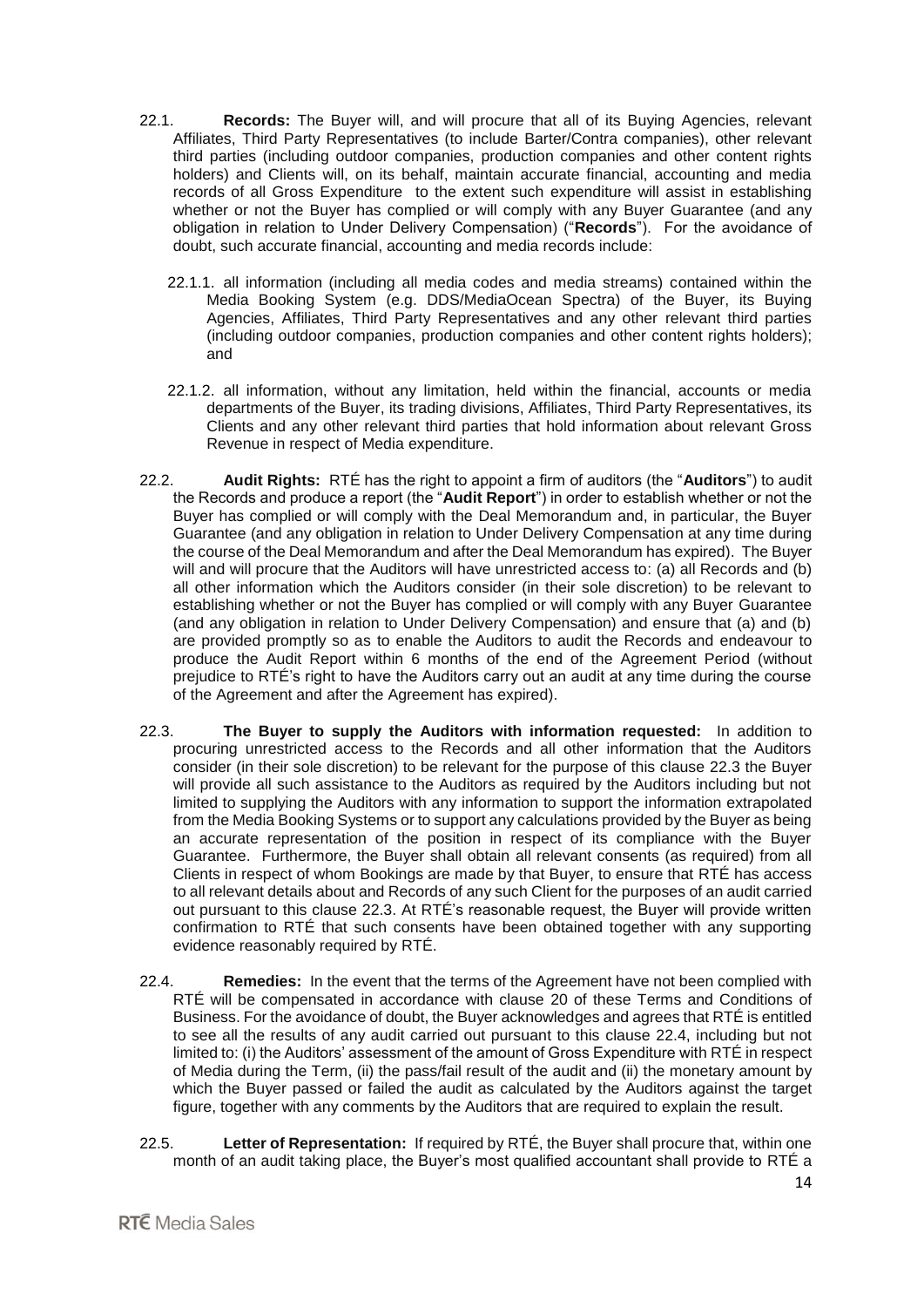signed representation statement confirming that: (i) RTÉ and/or the Auditors have been given full and complete access to all relevant information and documentation including but not limited to all information and documentation relating to Gross Expenditure pertaining to the Buyer Guarantee; and (ii) the figures provided by the Buyer during the audit are a complete and accurate statement. The Parties agree that failure to sign and return the representation statement is a material breach of this Agreement for the purposes of clause [16.2.1](#page-10-3) of these Terms and Conditions of Business.

# <span id="page-15-1"></span>**23. CONFIDENTIALITY**

- 23.1. **Confidential Obligations:** Each Party shall keep confidential all Confidential Information relating to the other Party, its Affiliates and/or any third party which is obtained by it as a result of it entering into or performing its obligations under the Deal Memorandum. Each Party will only disclose Confidential Information to those of its employees, officers, professional advisors, approved sub-contractors and agents (and RTÉ shall only disclose to its Affiliates) who:
	- 23.1.1. need to know it for the purpose of exercising or performing its rights and obligations under the Agreement;
	- 23.1.2. are informed of the confidential nature of the information divulged; and
	- 23.1.3. agree to act in compliance with the Deal Memorandum. Neither Party will disclose that information to any third party (other than its employees, officers, approved subcontractors, professional advisors, agents and in respect of RTÉ its Affiliates, in accordance with this clause).
- 23.2. The Buyer shall treat any information, not already in the public domain, about RTÉ (including, for the avoidance of doubt, in respect of programmes or other content and Spots and RTÉ's transmission schedules) as Confidential Information.

## 24. **CHANGES TO TERMS AND CONDITIONS OF BUSINESS**

24.1. RTÉ reserves the right to change these Terms and Conditions of Business on not less than 4 weeks' notice, and in the event of such change, the terms and conditions applicable shall be those in force at the time of the publication of the Campaign, provided that the Buyer shall (by serving written notice on RTÉ within two weeks of receiving such notice of change) be entitled to cancel any Booking for any Media that would be subject to such new terms and conditions.

## <span id="page-15-0"></span>25. **DATA PROTECTION**

- 25.1. **Compliance with Data Protection Rules:** The Buyer warrants, undertakes and represents that it will comply with all applicable Data Protection Rules and RTÉ's privacy policy.
- 25.2. **User Data:** All User Data will be the exclusive property of RTÉ.
- 25.3. **Data Collection Technology**: Where a Buyer wishes to use cookies, web beacons, tracking pixels and/or any other similar technologies for the purpose of collecting data from Users ("**the Data Collection Technology**") in connection with a Campaign, the Buyer shall notify RTÉ in advance of Booking the Media in relation to the same and provide all information requested by RTÉ regarding such Data Collection Technology (which may include, for example, completion of a questionnaire or similar document produced by RTÉ). In the event that RTÉ approves the Buyer's proposed use of such Data Collection Technology, this shall be explicitly recorded within the Booking and the Buyer agrees to use such Data Collection Technology and all data collected from it solely in the manner as disclosed and approved by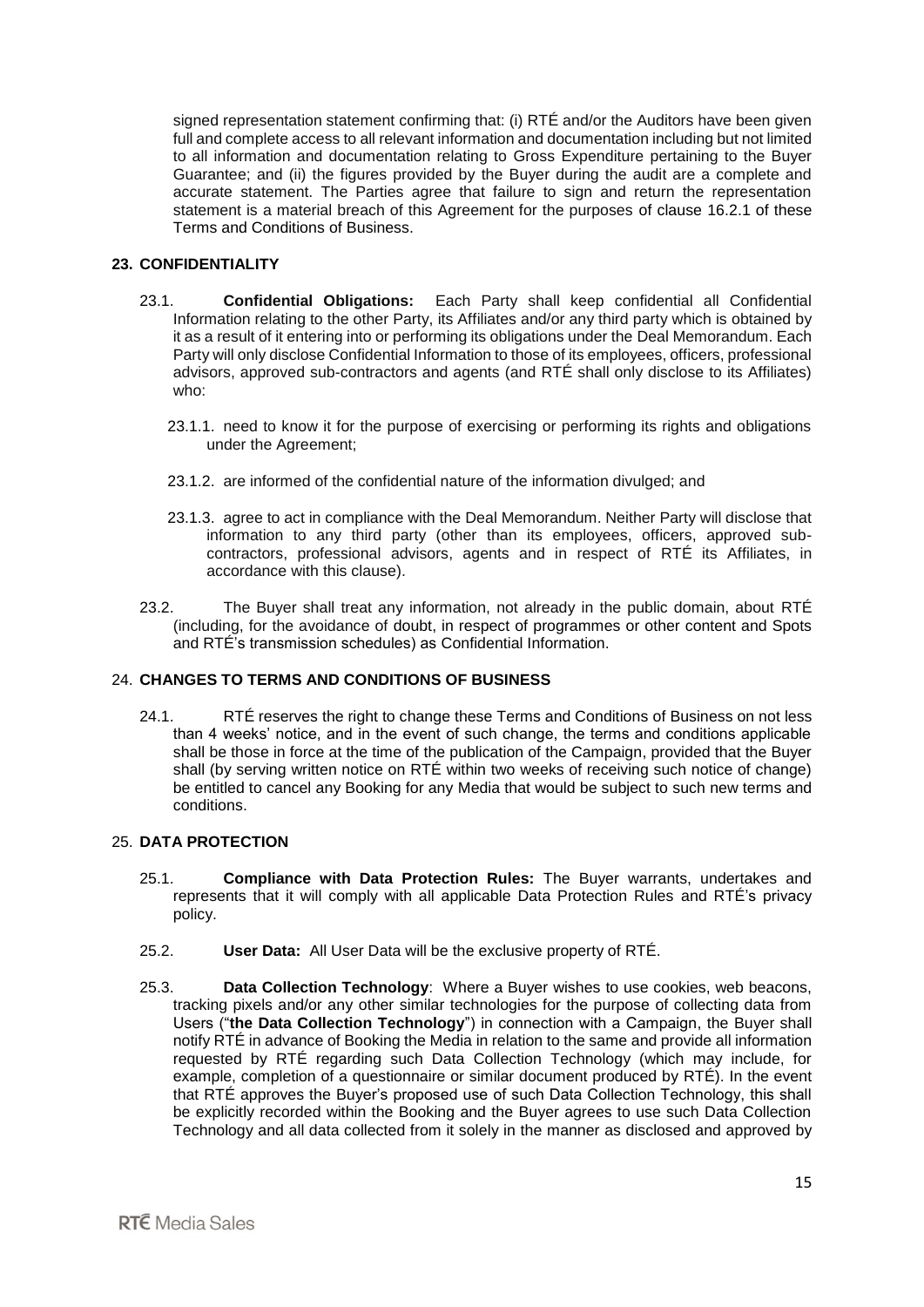RTÉ. The Buyer agrees that a data processing agreement or such other agreement shall be entered into with RTÉ as necessary.

- 25.4.
- 25.5. **RTÉ ownership of data:** All data collected by the Buyer through such Data Collection Technology will be Confidential Information owned by RTÉ and will not be disclosed by the Buyer to any third party without RTÉ's prior written consent. The Buyer will not use the Data Collection Technology or any data collected through it for the purpose of tracking or targeting Users when they leave RTÉ's digital environment or combine such data with information collected from other sources without RTÉ's prior written consent.

## <span id="page-16-1"></span>**26. MISCELLANEOUS**

- <span id="page-16-0"></span>26.1. **Force Majeure:** Neither RTÉ nor the Buyer shall be liable to the other for any failure of performance hereunder which is due to an Act of God, accident, fire, lockout, strike or other labour dispute, riot or civil commotion, failure of technical or electrical facilities not within such Party's reasonable control, act of public enemy, enactment, rule, order or act of government (whether national or local), or other acts or events of a similar or different nature beyond the reasonable control of either party, any such act or event being deemed an event of "Force Majeure". Should an event of Force Majeure continue for a period of sixty (60) days or more then RTÉ and the Buyer shall be entitled to terminate the Agreement forthwith.
- 26.2. In the event of RTÉ's publication activities being restricted, curtailed or prevented by any law or any other act or thing beyond RTÉ's control, RTÉ may at any time, notwithstanding anything herein before contained, forthwith terminate any arrangement made hereunder without prejudice to RTÉ's right to be paid by the Buyer any monies due and owing by the Buyer to RTÉ at the time of such determination.
- 26.3. **No Partnership/Agency/Joint Venture/Employment relationship with RTÉ:** This Agreement shall not be deemed to create any partnership, agency, joint venture or employment relationship between RTÉ and the Buyer and the Buyer shall not do or permit any act to be done whereby it may be represented that any such relationship exists between RTÉ and the Buyer.
- 26.4. **Severability:** If and to the extent that any of the terms and conditions of this Agreement shall be determined to be invalid, unlawful or unenforceable, such term or condition shall to the extent possible
- 26.5. **Entire Agreement and Amendments**: The Agreement contracts the entire agreement between the Parties with respect to the subject matter of this Agreement and shall supersede all prior representations, agreements and negotiations relating thereto, whether written, oral or implied between the Parties or their respective advisers and no modifications or amendment of this Agreement shall be validly made unless in writing and signed by or on behalf of RTÉ and the Buyer.
- 26.6. **Assignment:** The Buyer may not assign, transfer or make a charge over the Agreement or any of the Buyer's rights or obligations under this Agreement without prior consent of RTÉ. RTÉ may not assign, transfer, charge or make over this Agreement or any of its rights or obligations without the prior written consent of the Buyer except where it is to a group company or successor in title to RTÉ.
- 26.7. **Conflict:** In the event of any conflict between these Terms and Conditions of Business, the Deal Memorandum and any Booking, the following order of precedence will be given:
	- 1. Booking
	- 2. Deal Memorandum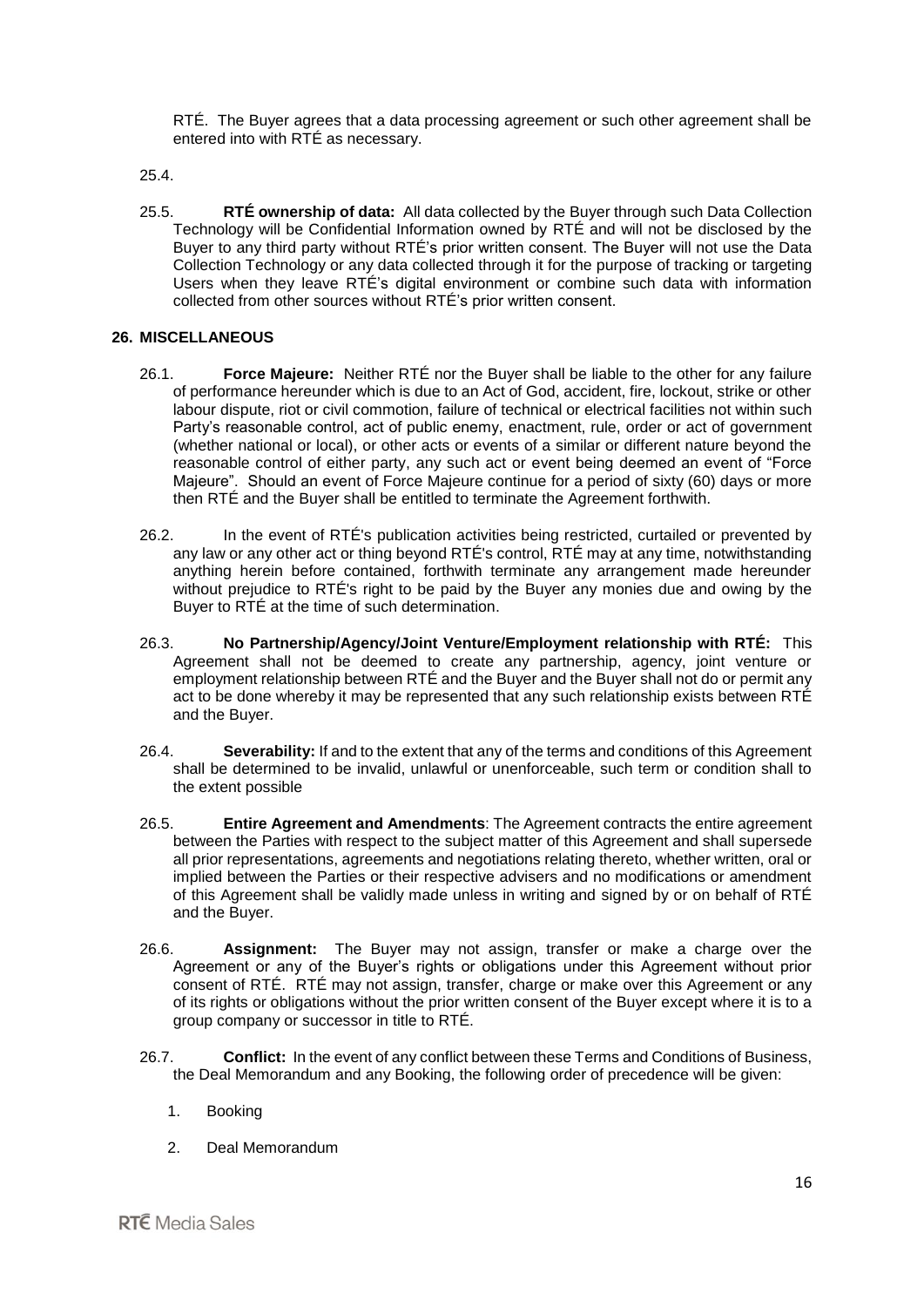- 3. Terms and Conditions of Business.
- 26.8. **Governing Law:** The Agreement shall be construed in accordance with the law of Ireland and any dispute arising hereunder shall be submitted to the exclusive jurisdiction of the courts of Ireland.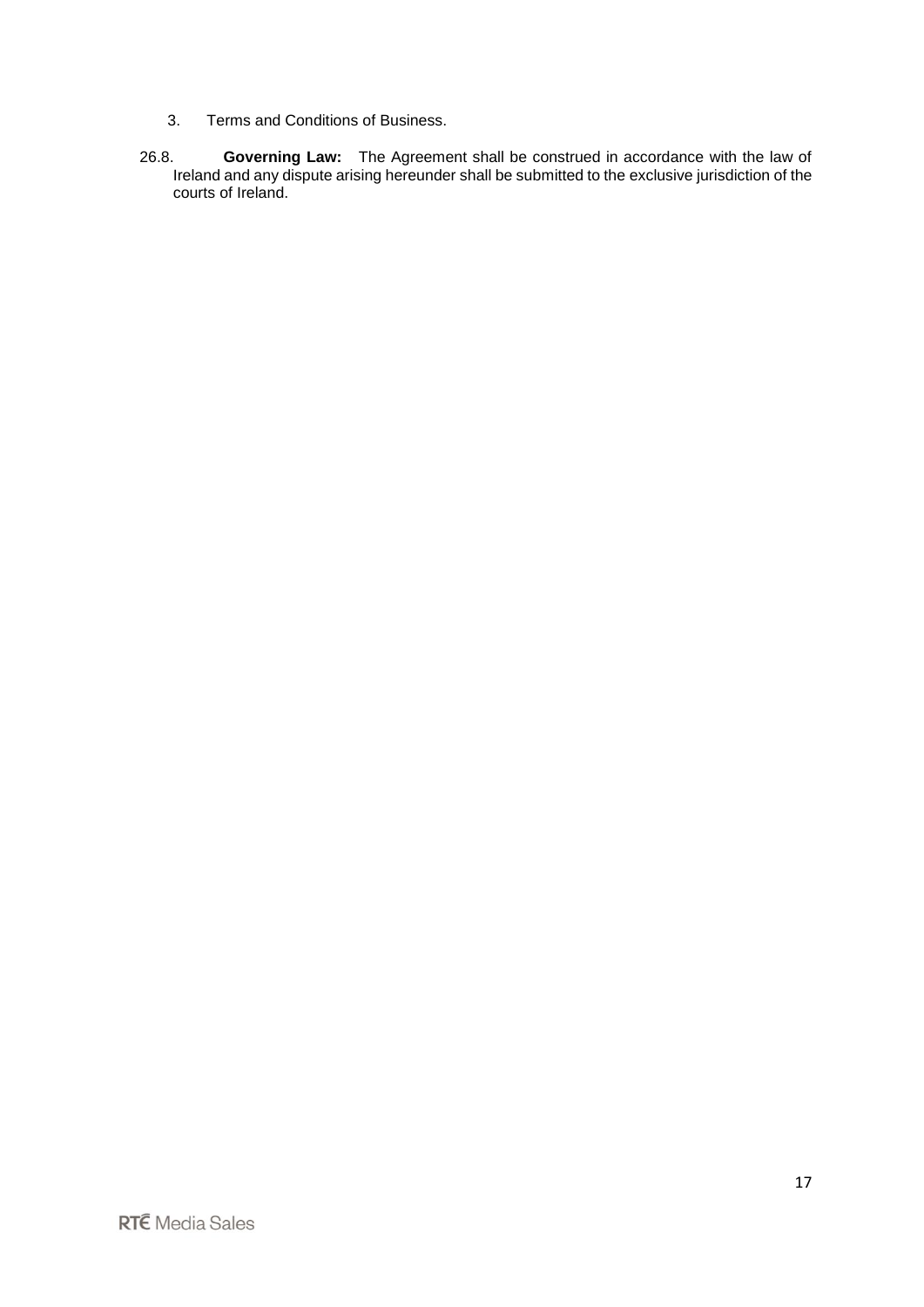#### **Schedule 1**

Definitions and Interpretation

- 1. **Interpretation:** In these Terms and Conditions, the Deal Memorandum and the Booking, unless the context otherwise requires:
	- 1.1. a reference to a clause is a reference to a clause of these Terms and Conditions of Business unless in the context the reference is clearly to a clause of the Deal Memorandum or the Booking;
	- 1.2. a reference to a person includes an individual, firm, partnership, business division, joint venture, agency, trust, association, body corporate, corporation, company, committee, organisation and any other entity whether or not having a separate legal personality;
	- 1.3. references to abbreviations for audience demographics will have the same meaning as currently attributed to such abbreviations by TAM;
	- 1.4. the headings are for convenience only and will not affect its interpretation; and the terms "**include**", "**including**" and "**in particular**" are to be construed without limiting the generality of the words that precede them
	- 1.5. references to "**publish**" or "**publication**" means all forms of publication including by way of print or online publication, television or radio transmission, display or streaming or any other means of making available content to the public.
- 2. Unless the context otherwise requires:
	- (a) a person includes a legal person (such as a limited company) as well as a natural person;
	- (b) the words "include" and "including" shall be construed without limitation; and
	- (c) any reference to an enactment of legislation includes any subordinate legislation made from time to time under it and is to be construed as references to that enactment as from time to time amended or modified or any enactment replacing it.

The headings in this Agreement are for ease of reference only and shall be disregarded in construing or interpreting the Agreement.

1.3 The following terms shall have the corresponding meanings for the purposes of this Agreement: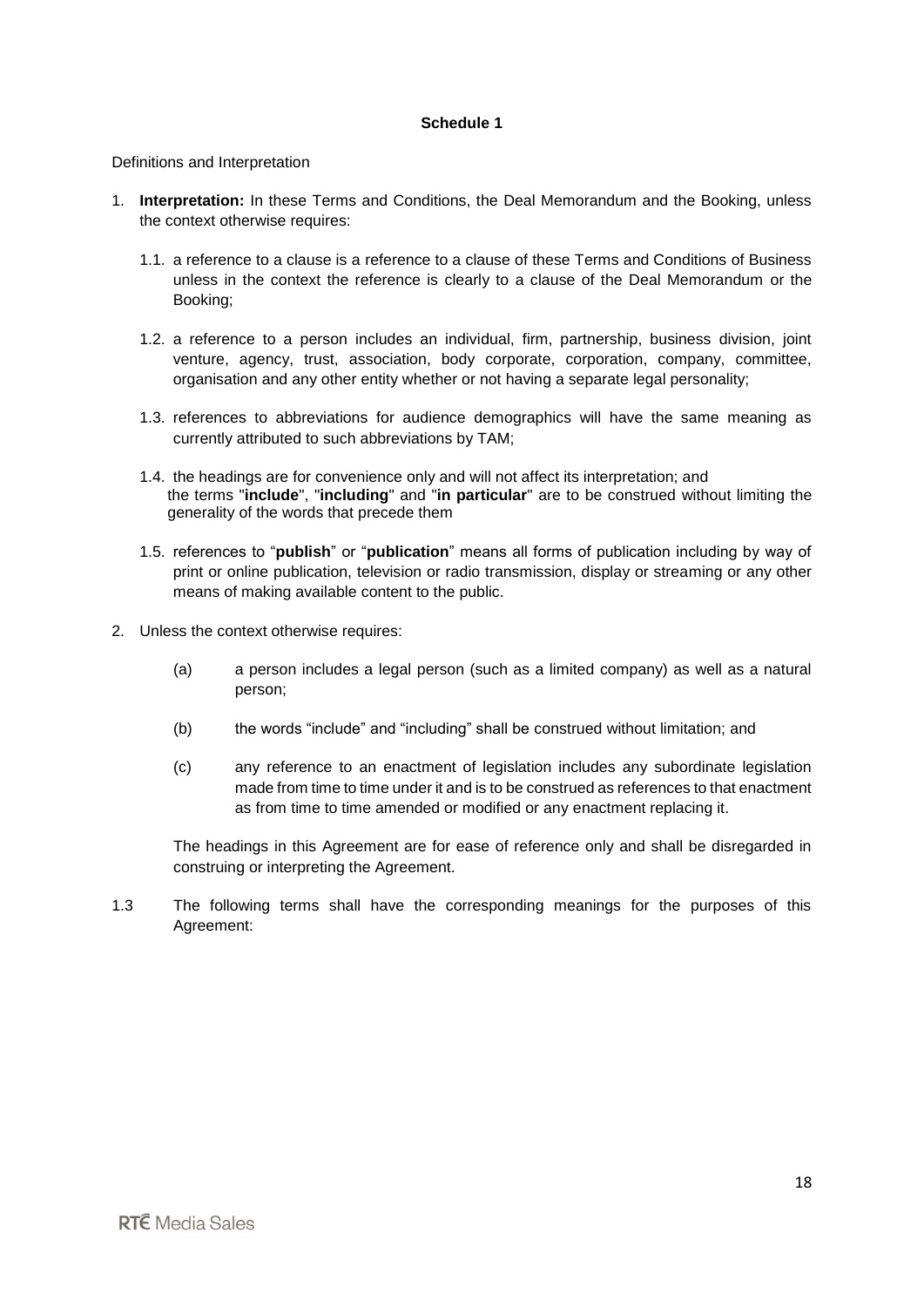#### **General Definitions**

**AAI** means Association of Advertisers in Ireland;

**ABD or Advance Booking Deadline or AB Deadline** means the booking deadlines specified in the Rate Card and/or published AB Deadlines for which pricing discounts or uplifts may apply;

**Advance Booking Discount** means any advance payment booking discount stipulated in the Rate Card;

**Advertising Copy** means the advert to be published as specified in the Booking;

**Advertiser** means a person, firm or company making a Booking (either as a Direct Advertiser or through an Agency) with RTÉ under the Deal Memorandum;

**Advertorial** means an Advertisement giving information about a Brand in the style of an editorial article;

**Affiliate** means in respect of a company, a company which is its subsidiary or holding company or a company which is a subsidiary of that holding company, and the terms 'subsidiary' and 'holding company' shall have the meaning given to them by section;

**Agency** means a Media buying agency (including an Agency Buying Group) buying Media from RTÉ on behalf of one or more Clients;

**Agency Buying Group** means, in relation to any Agency, itself and any of its Affiliates and trading divisions that purchase Media from any Media sales house;

**Agency Commission** has the meaning given in clause [4;](#page-2-0)

**Agency Portfolio of Clients** means all of the Advertisers on whose behalf an Agency purchases Media and a reference to a 'Client' shall be construed accordingly;

**Agreement** has the meaning given in the opening introductory paragraph;

**Agreement Period or Term** means the specific term specified in any Deal Memorandum during which a Buyer Guarantee is given;

**Agency Recognition** means where credit (with or without conditions and/or limits) is granted to the Buyer and the Buyer is listed on the Register of Approved Agencies;

**ASAI** means the Advertising Standards Authority for Ireland which includes any successor or replacement body;

**Audience** means Demographs recognised and reported by TAM, audiences tracked and measured by JNLR as well as audiences recognised, reported and traded by RTÉ across any of RTÉ's media, platforms, channels or stations;

**Auditors** has the meaning given in clause [22.2;](#page-14-2)

**Audit Report** has the meaning given in clause [22.2;](#page-14-2)

**AVMSD** means the EU Audiovisual Media Services Directive;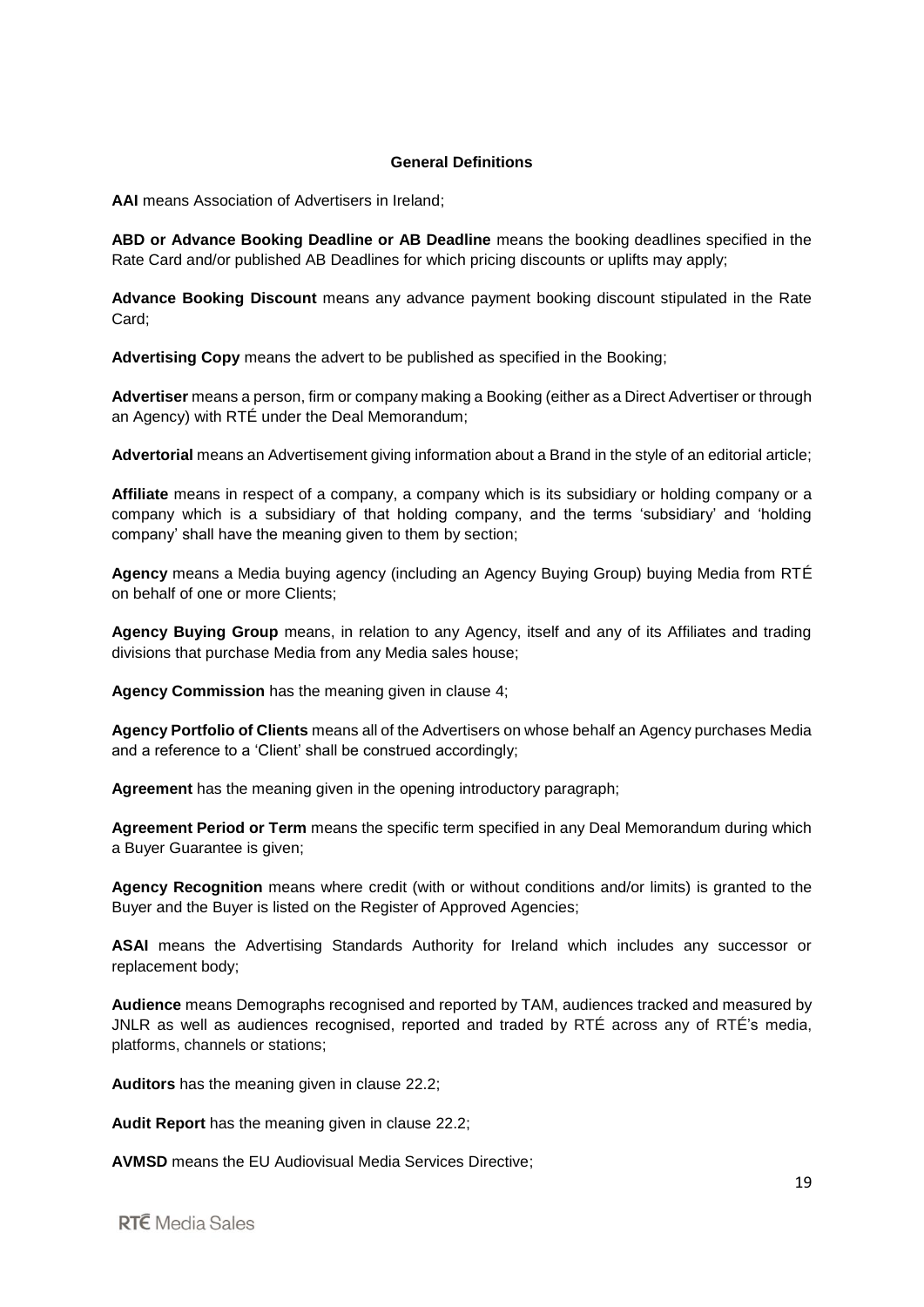**BAI** means the Broadcasting Authority of Ireland:

**Barter** means any Advertising that is paid for in a form other than cash or Contra;

**Booking** means a request by a Buyer to book Media represented by RTÉ either through an insertion order, booking form or other form of request required by RTÉ and which may include specific terms in relation to the specific types of Media being booked, pricing and Campaign Dates,;

**Brand** means an Advertiser's product, service or brand;

**Buyer Guarantee** means the minimum Guarantee(s) given by the Buyer as set out in the Deal Memorandum as referenced in clause [19.1;](#page-12-1)

**Buying Agency** means a trading division or Affiliate of an Agency Buying Group which buys Media on behalf of a Client Portfolio;

**Campaign** means all or part of a Media campaign set out within a Booking which relates to a single burst of activity for a single Brand or service for a single promotional purpose;

**Campaign Dates** means the preferred Campaign dates specified in the Booking for the display of the Advertising Copy;

**Campaign Approval System** means the web based campaign approval communications vehicle which is used by the advertising industry, or any such other vehicle, including but not limited to CARIA;

**CARIA** means the web based campaign approval communications vehicle of that name which is used by the advertising industry;

**Classified** means advertisements arranged according to categories featuring items offered for sale at a set price for a set period of time;

**Client or Clients** means the Advertisers and other clients, as appropriate, of an Agency;

**Client Portfolio** means all of the Clients on whose behalf the Buyer (or a Buying Agency);

**Competent Authority** means any national court, the European courts, any governmental authority, any other person exercising powers pursuant to any Legislation or any other official person (including BAI, the ASAI, AAI and IAPI) and any relevant industry body;

**Commercial Library** means RTÉ's internal departments for both TV & Radio which is responsible for accepting delivery of all Advertising Copy. The department will ingest all Advertising Copy due to air, whilst carrying out quality checks in relation to audio/visual content and ensuring that durations match Bookings;

**Confidential Information** means any information marked as such and any other information which might reasonably be assumed to be confidential in any form emanating from either Party at any time and shall include any compilation of otherwise public information in a form not publicly known and the existence and contents of any Deal Memorandum or Booking in respect of Media to which RTÉ is a Party and any information, materials or data in any form produced by, for or on behalf of either Party during the term of or pursuant to such an Agreement but shall not include:

(a) information which at the time of disclosure is publicly known or information which after disclosure becomes publicly known other than as a result of any breach of this Agreement;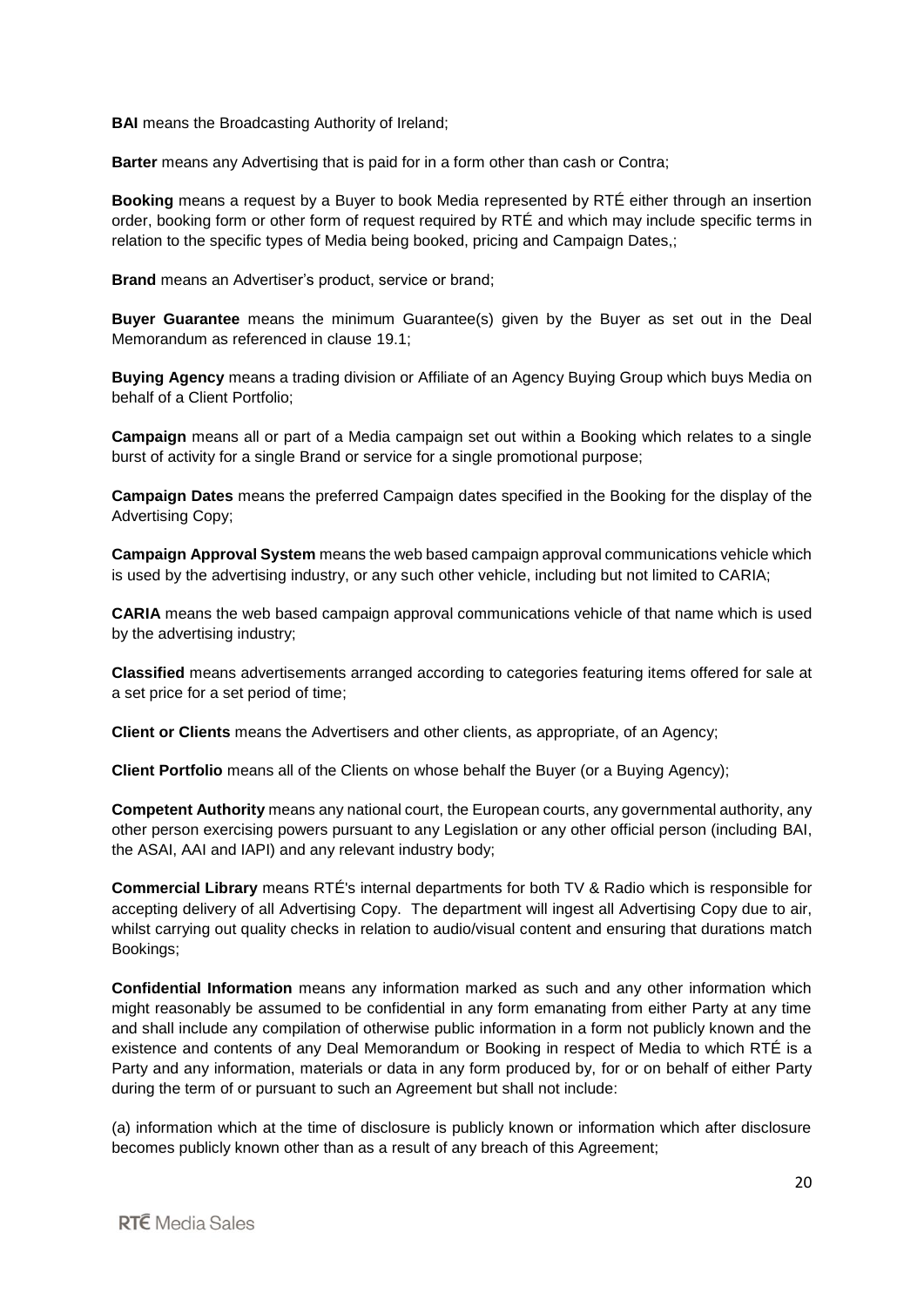(b) information which can be shown to be known to the other Party, other than under a subsisting obligation of confidentiality, or restricted use, prior to the disclosure; and

(c) information made available to the other Party by a third party having a right to do so and who has not imposed on that Party any subsisting obligation of confidentiality or restricted use in respect thereof;

**Contra** means Media exchanged by a Media sales house for equivalent media value rather than cash (for example where Airtime is exchanged for another form of advertising such as press, radio or outdoor or for programming);

**Copy Clearance Committee** means RTÉ's internal Advertising Copy clearance committee (or its designated copy clearance agent as advised by RTÉ) that approves Advertising Copy prior to its publication by RTÉ;

**Copy Clearance Policy** means RTÉ's copy clearance policy setting out the deadlines for supplying Advertising Copy to the Copy Clearance Committee (together with all relevant ancillary documentation such as scripts, storyboards, copyright/licence material) and the remedies for failure to comply with such policy which shall be made available from time to time and includes, but shall not be limited to, Schedule 2;

**Copy Rotation Instruction** means the instructions provided to RTÉ regarding Advertising Copy;

**Creative Solutions** means Advertorials (print & digital), sponsorship, promotions, cover wraps, nondisplay inventory (for example translucent paper executions, and scented paper), printing on the polybag, events and display inventory that forms part of a creative solution Campaign;

**Credit Buyer** means a Buyer which at the relevant time has been granted credit by RTÉ and includes a Buyer which at the relevant time has been granted credit subject to any limit or other conditions but only to the extent such limit has not at the relevant time been exceeded or such conditions are at the relevant time satisfied;

**Credit Information** means information about the Buyer's financial position to evidence its credit worthiness pursuant to clause [3;](#page-1-2)

**Credit Insurers** means any credit insurance company and any other entity to which RTÉ may reasonably require Credit Information to be supplied for the purposes of granting credit pursuant to clause [3;](#page-1-2)

**Data Protection Rules** means all data protection and privacy laws including but not limited to the Data Protection Act 2018, the EU General Data Protection Rules (GDPR), the EU Privacy and Electronic Communications Regulations (PECR) or any superseding or amending legislation;

**Deal Failure** has the meaning given in clause [20;](#page-13-3)

**Deal Failure Compensation** has the meaning given in clause [20;](#page-13-3)

**Deal Memorandum** means any annual (or covering such other period as agreed) trading arrangement between a Buyer and RTÉ which may include Buyer Commitments, qualitative commitments and discounts off the Rate Card;

**Deferment and Cancellation Policy** means RTÉ's deferment and cancellation policy as set out by RTÉ from time to time and incorporating the Deferment and Cancellation Summary set out in Schedule 3;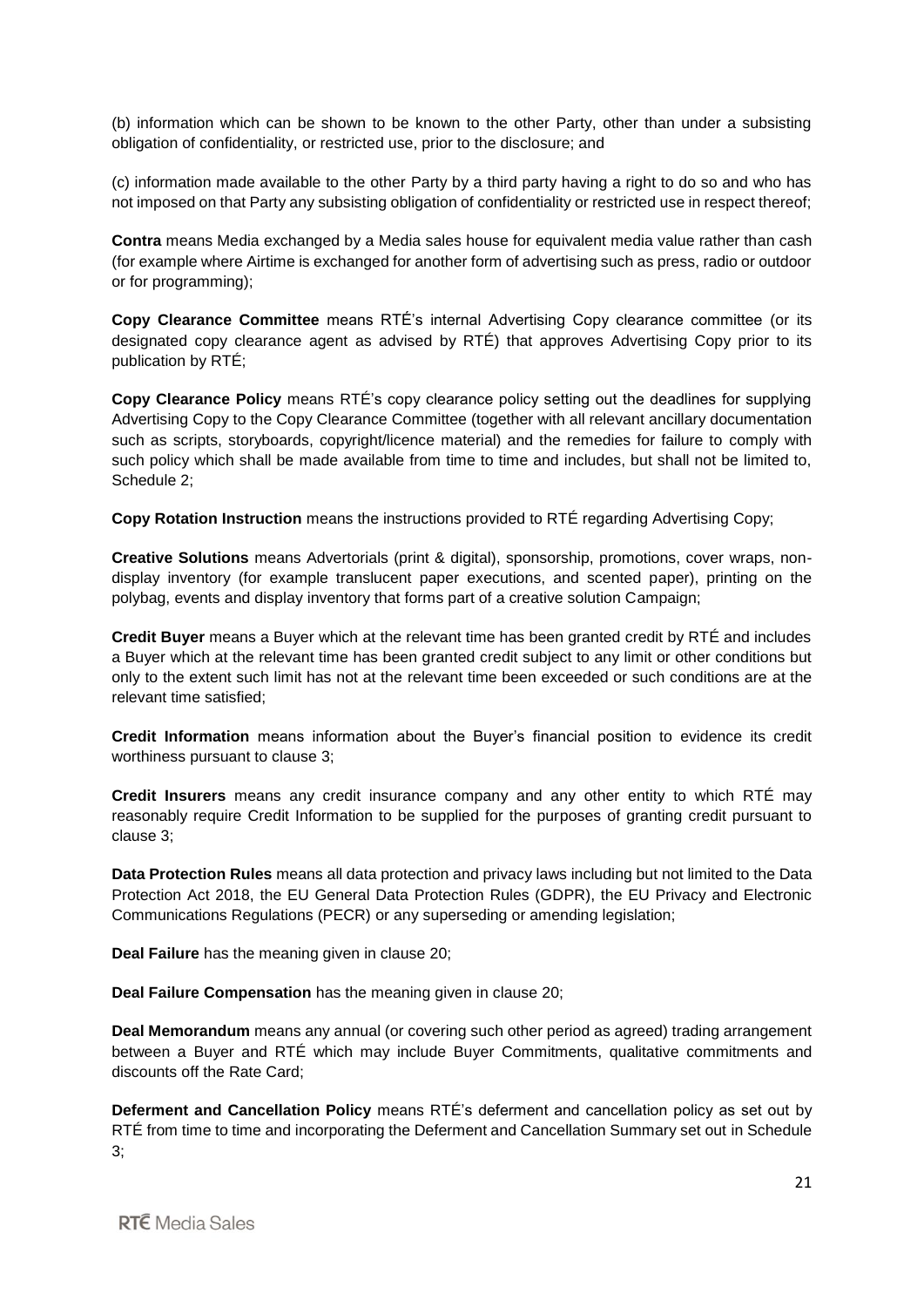**Demograph** means an audience type defined by age or social classification as defined by TAM, JNLR or RTÉ;

**Direct Advertiser** means an Advertiser buying Media directly with RTÉ and not through an Agency;

**EFT** means electronic funds transfer payment system;

**End Date** means the last Campaign Date;

**Force Majeure Event** shall have the meaning given in clause [26.1](#page-16-0)

**Gross Expenditure** means gross expenditure, whether in cash or otherwise, before any Agency Commission but net of VAT;

**IAB** means the Internet Advertising Bureau;

**IAPI** means Advertising Practitioners in Ireland;

**Late Booking Fee** means an additional fee applicable to any Booking accepted after the Advance Booking Deadline as set out in the Deal Memorandum, Rate Card or which is otherwise communicated to a Buyer by RTÉ;

**Late Copy** means Advertising Copy received: (a) in relation TV airtime, later than 12pm midday on the previous working day prior to Launch Date (or after the deadlines confirmed by RTÉ Traffic as set out in the Rate Card); (b) in relation to Radio Airtime, later than 12pm midday on the previous working day prior to Launch Date (or after the deadlines confirmed by RTÉ Traffic as set out in the Rate Card); (c) in relation to digital display advertisements, later than 24 hours in advance of Launch Date; (d) in relation to Video Advertisements, no later than 5 days in advance of the Launch Date; (e) in relation to all other types of online advertisements, no later than the dates notified by RTÉ to the Buyer; (f) in relation to the RTÉ Guide, later than 5 business days prior to the on-sale date, (g) in relation to any Advertising Copy for which RTÉ requests updates, amendments and/or replacements, no later than the date notified by RTÉ to the Buyer;

Late Copy Surcharge means the surcharge for Late Copy as stipulated in the Copy Clearance Guidelines**;** 

**Launch Date** means the intended date of first publication of the advertisement as specified in the Booking or as otherwise agreed;

**Legal and Industry Codes** means all Legislation, regulations, requirements, rulings, restrictions, standards, directions, rules of common law including but not limited to those relevant to the buying and publication of Advertising Copy, the BAI General Commercial Communications Code, the BAI broadcasting codes and standards, the ASAI Code of Standards for Advertising and Marketing Communications in Ireland, AAI adjudications, bulletins, codes, guidance notes, rules, the laws set out in the AVMSD, any requirements, Institute of Advertising Practitioners in Ireland, the Office of Press Ombudsman Ireland and the Press Council of Ireland;

**Legislation** means all laws, Irish legislation all provisions of the Treaties constituting the European Community, the European Union and the European Economic Area, all Data Protection Rules and all orders, regulations, directives, conventions and subordinate legislation made pursuant to such an Act or Treaty or otherwise having the force of law, in each case as amended, varied or replaced from time to time;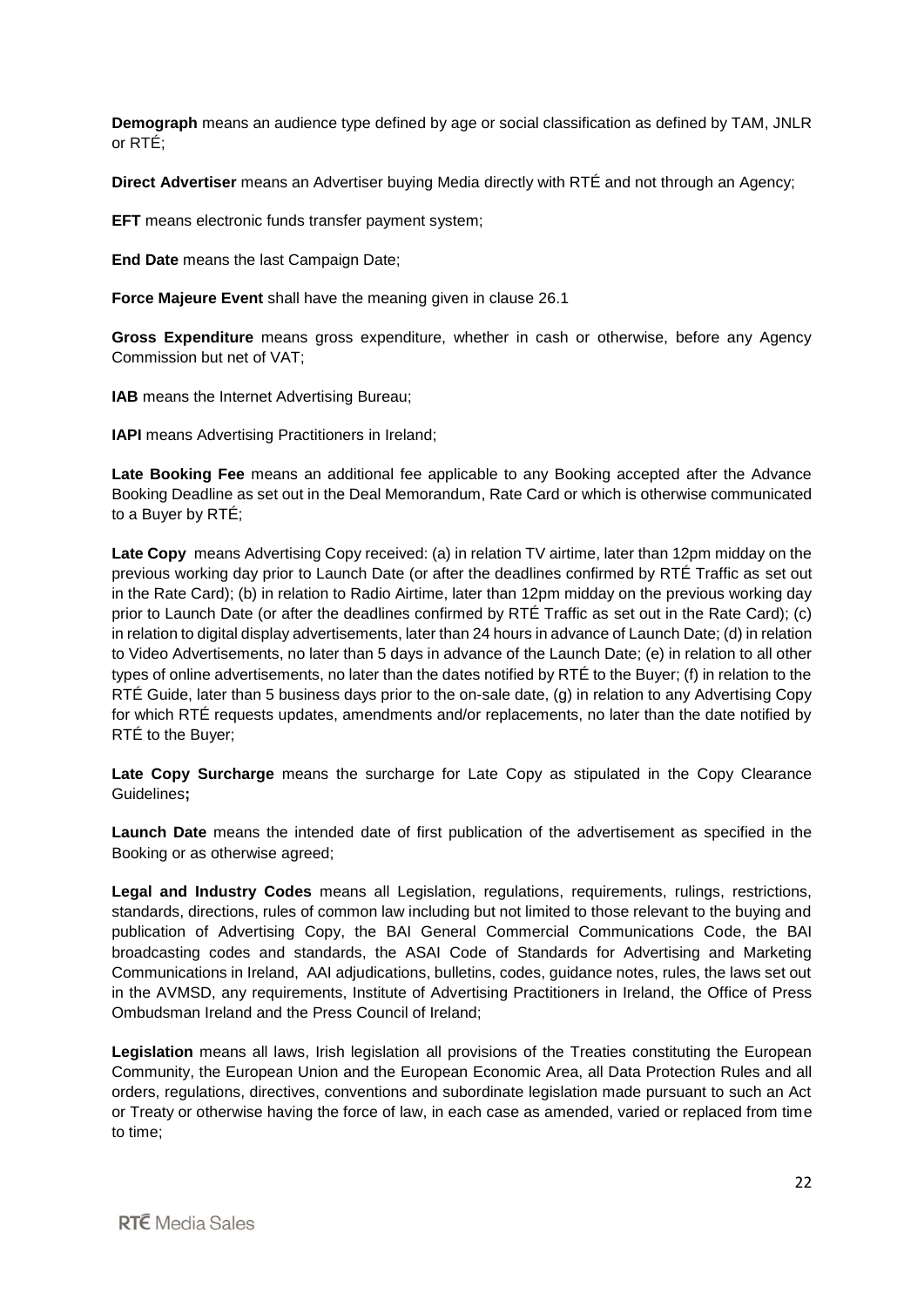**Loss** means all losses, claims, liabilities, costs, expenses and damages;

**Media Booking System** means the Buyer's media booking system;

**Media Credits** means TV Airtime Credits, radio airtime and video-on-demand Media credits for over and under delivery (of TVRs, Radio Impacts or Impressions as relevant) actually delivered for a Campaign and/or against the agreed Deal Memorandum parameters and such are reconciled to the equivalent monetary value of the Media within the month they occur by reference to RTÉ's issued pricing for the month;

**Net Revenue** means Gross Revenue less Agency Commission;

**Non Spot** means TV or radio sponsorship, product placement, advertiser funded programming, radio promotions, radio outside broadcasts, branded content, digital sponsorship, player PPS or as otherwise notified by RTÉ;

**Parties** means RTÉ and the Buyer and Party means one of them;

**Payment Date** has the meaning given in clause [18;](#page-11-0)

**Principal** means the Buyer identified as such in the Deal Memorandum;

**Production** means Advertising Copy production including but not limited to layouts, resizing, typesetting, retouching, colour matching, editing, translations, making mock-ups, proof-reading and photography;

**Pro-Forma Buyer** means a Buyer which at the relevant time, is not given Agency Recognition and therefore has not been granted credit by RTÉ;

**Rate Card** means the relevant annual rate card published by RTÉ setting out its pricing for RTÉ Media;

**Register of Approved Agencies** means the register maintained by RTÉ which lists those Buyers that have, at the relevant time, been granted Agency Recognition status (and which may also confirm relevant conditions and/or credit limits in relation to such Buyer);

**Records** has the meaning given in clause [22.1;](#page-14-3)

**RTÉ** means Radio Telefís Éireann a body corporate established by the Broadcasting Authority Acts, 1960 – 2001, which expression shall include the successors in title and assigns of the body;

**RTÉ Channel Sets** means the channel sets as described in the Deal Memorandum;

**RTÉ Pricing Terms** means the pricing terms available to a Buyer as set out in the Deal Memorandum;

**RTÉ Traffic** means RTÉ's internal department for TV & Radio which is responsible for implementing all Copy Rotation Instructions issued to RTÉ for commercial airtime;

**SDMT** means same day money transfer electronic payments;

**Spend Check Letters** has the meaning given in clause [18.9;](#page-12-2)

**Technical Copy Requirements** means RTÉ's technical specification requirements for Copy from time to time in force and available upon request;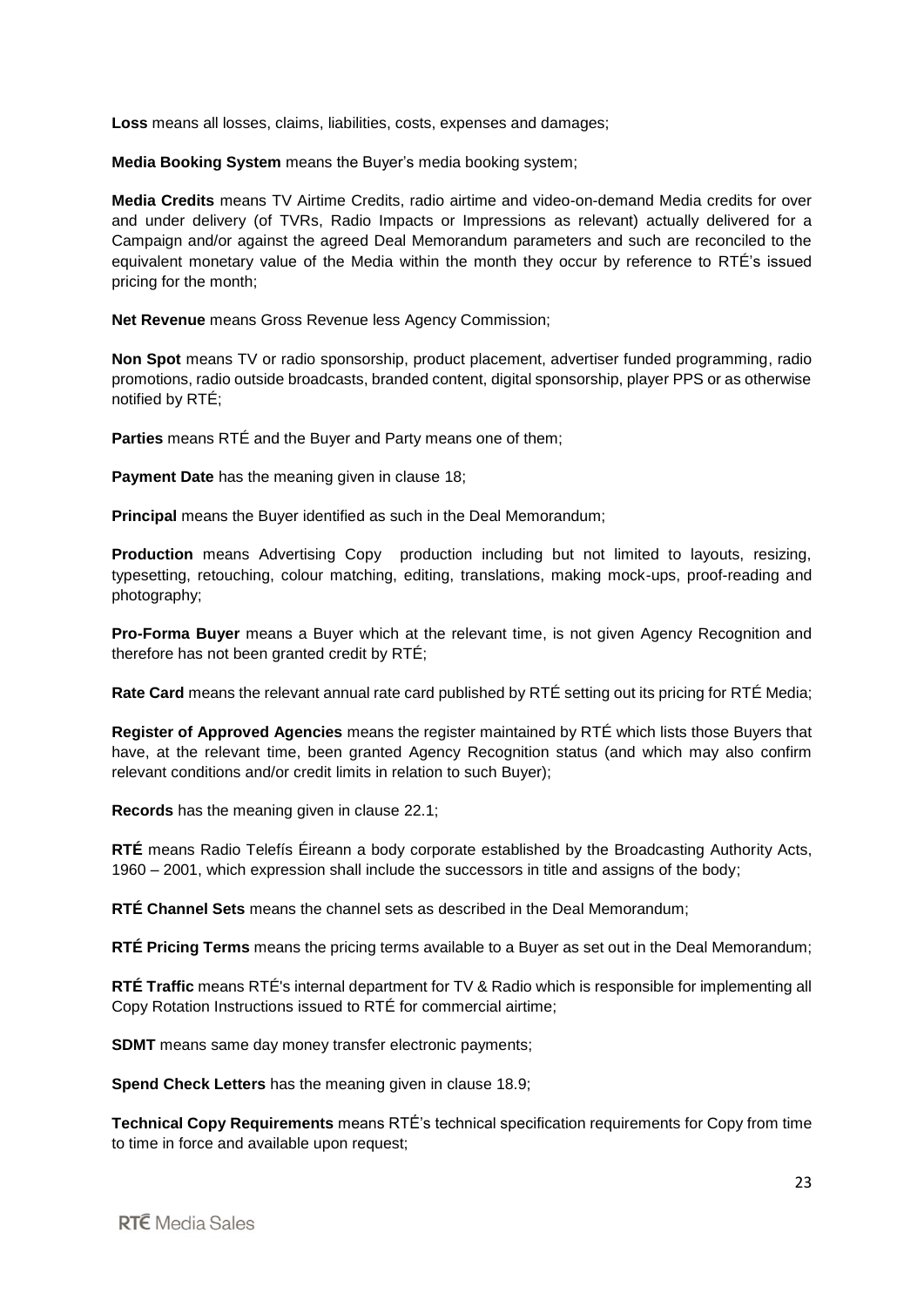**Third Party Representative** means any entity acquiring Media on behalf of a Buyer or on behalf of any of the Agency's Portfolio of Clients including any companies trading Barter or Contra on behalf of any of the Agency or on behalf of any of the Agency's Portfolio of Clients;

**Under Delivery** means the Gross Expenditure money value calculated by the Auditors as being the amount by which the Volume Expenditure Minimum Guarantee or other Buyer Guarantee(s) actually delivered to RTÉ is less than the Volume Expenditure Minimum Guarantee or other Buyer Guarantee(s) expressly set out in the Deal Memorandum;

**Under Delivery Compensation** has the meaning given in clause [20.1;](#page-13-1)

**Value Pot** means Media made available to a Buyer to use as in its discretion (subject to any limitations required by RTÉ) as part of the commercial terms agreed in the Deal Memorandum;

**Volume Expenditure Minimum Guarantee** means the volume of Gross Revenue set out in the Deal Memorandum which the Buyer commits to spending with RTÉ; and

**Working Day** means a day, except a Saturday or Sunday, which is not a public holiday, religious holiday, or bank holiday in Ireland.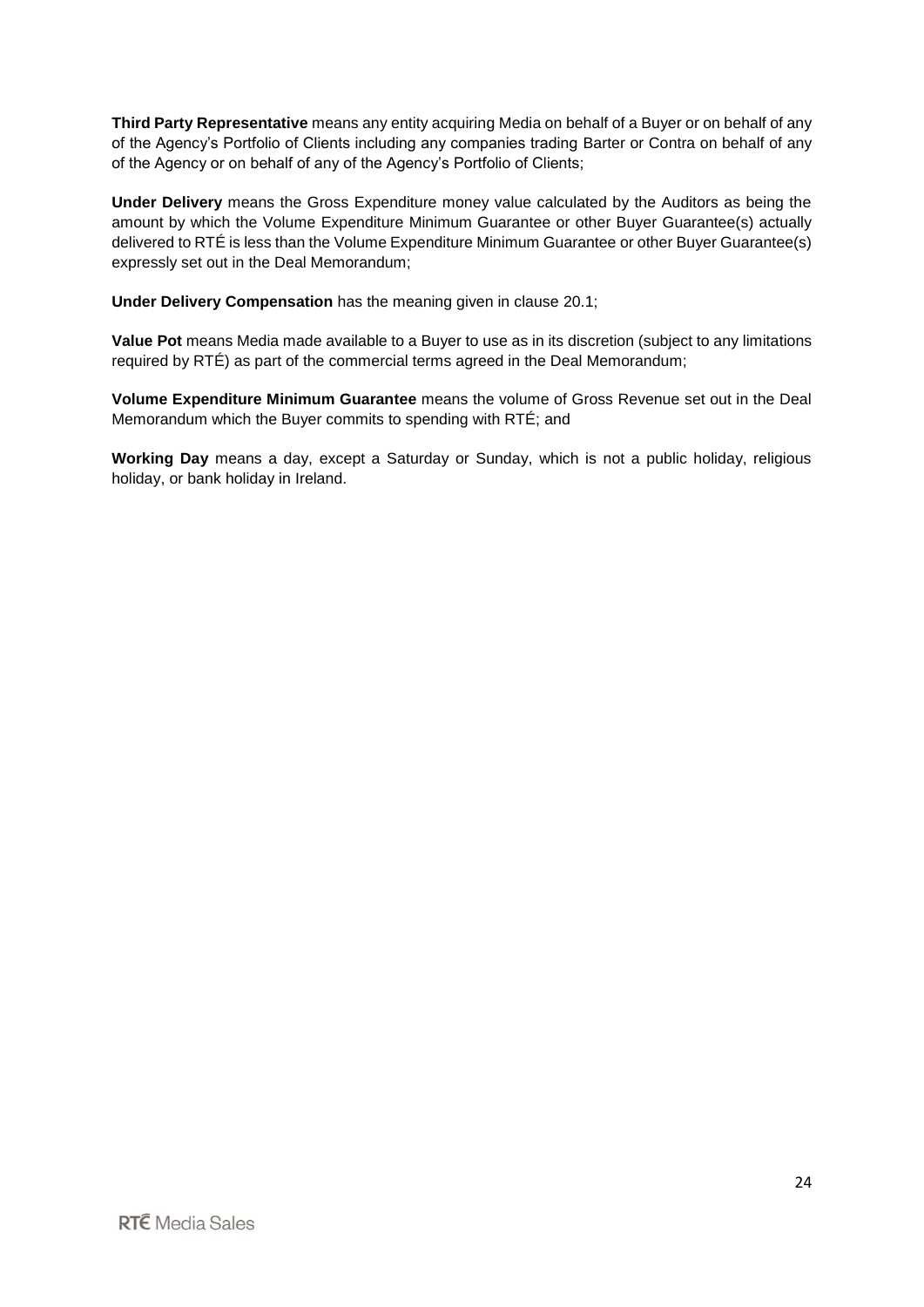## **Print Specific Definitions**

**ABC Release** means the Audited Bureau of Circulation's twice yearly release reporting on volumes of magazine sales across the industry;

**Competitor Publications or Competitor Titles** means third party competitor Publications and any new publications launched by a Competitor of RTÉ which are deemed by RTÉ to compete with any RTÉ publication from time to time;

**Magazines Ireland** means trade association of magazine publishers in Ireland;

**Monthly Publications** means the RTÉ Publications which are published on a monthly basis;

**Insert** means a one-page or multi-page separate print Advertisement that is distributed and inserted into a RTÉ Publication;

**Publication or Title** means a print magazine; and

**RTÉ Guide** means RTÉ's weekly premium entertainment, lifestyle and TV listings magazine.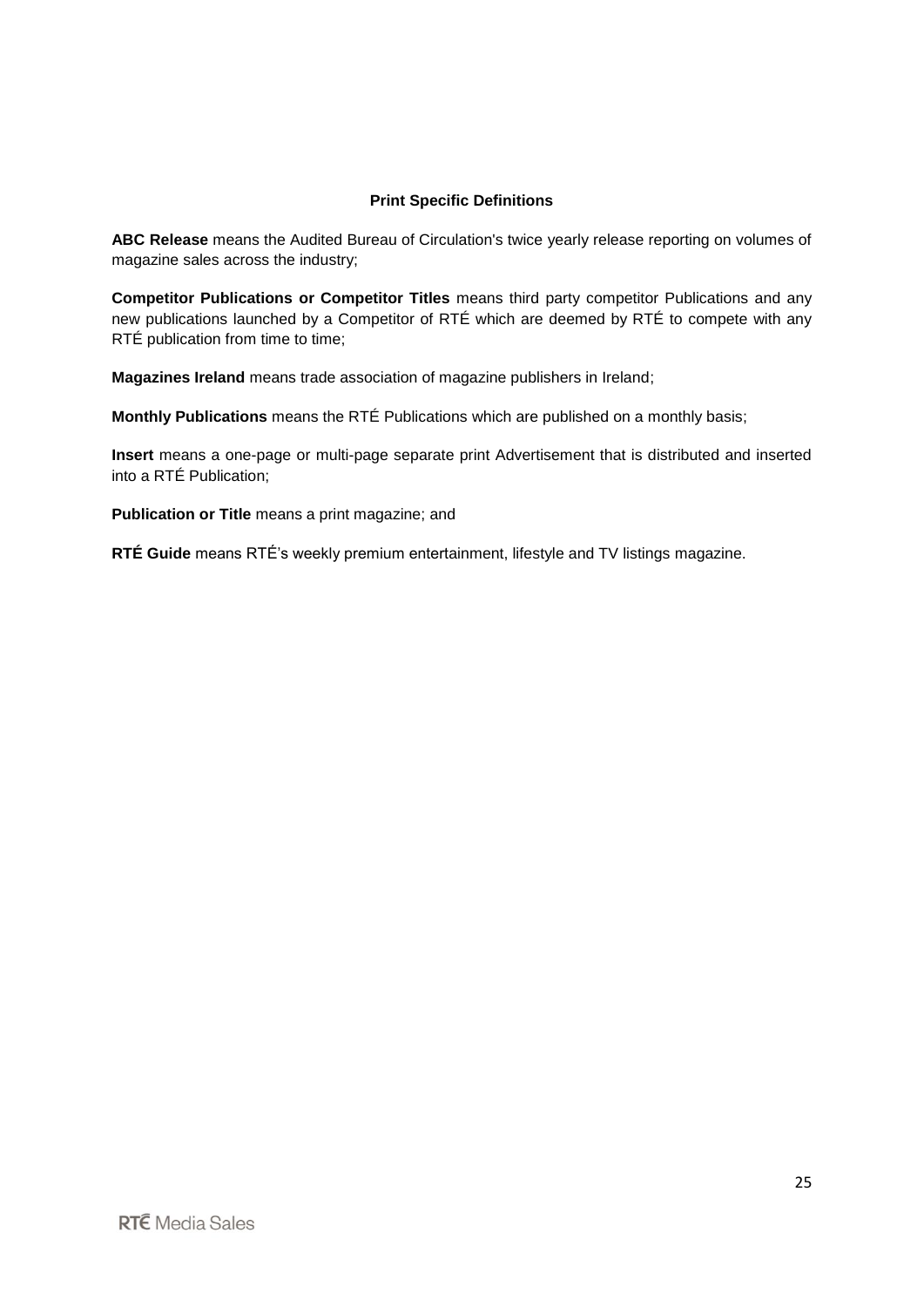## **TV Airtime Specific Definitions**

**Airtime** means any Spot or Non Spot Media capable of being received in Ireland;

**Airtime Credit** means airtime credits for over and under delivery of TVRs actually delivered for a Campaign and/or against the agreed Deal Memorandum parameters and such are reconciled to the 30 second equivalent monetary value of the Airtime within the month they occur by reference to RTÉ's issued final station price for the month;

**Channel(s)** means the RTÉ television channels;

**CPT or Cost Per Thousand** means the cost per 1000 (one thousand) Impacts, for a target Audience, in respect of Airtime;

**Daypart** means the part or parts of the viewing day commencing and finishing at times expressly specified by RTÉ (Daytime, Peak, Late Night and All Day);

**DRTV** means advertisements which include a direct call to action to viewers which in turn facilitates a direct response by way of, but not restricted to, telephone, email and/or text message typically but not exclusively broadcast pre 1800 and post 2430;

**Premium** means any advertising Spot which is of a higher standard (in respect of either location or type) that is made available as a premium buy;

**Programme Production Support** means a programming created with direct input of a Buyer. The Buyer's input could be financial, creative or by allowing production teams access to talent, events or other resources with which the Buyer has an existing relationship;

**Spot** means a slot for an advertisement (within an advertising break) on a channel but for the avoidance of doubt shall not include advertisements relating to video on demand content;

**Strikeweight** means the amount of TVRs by reference to the relevant weekly period;

**TAM** means Television Audience Measurement Services and any successor or replacement;

**Timeshifted Channel** means a Channel that shows content that is originally shown on another Channel at an earlier time;

**TV Audience** means Demographs recognised and reported by TAM;

**TV Impact** means a measure of viewing with one Impact being one viewing of one advertisement by one person; and

**TVR** means a television rating being one percent of a given audience universe.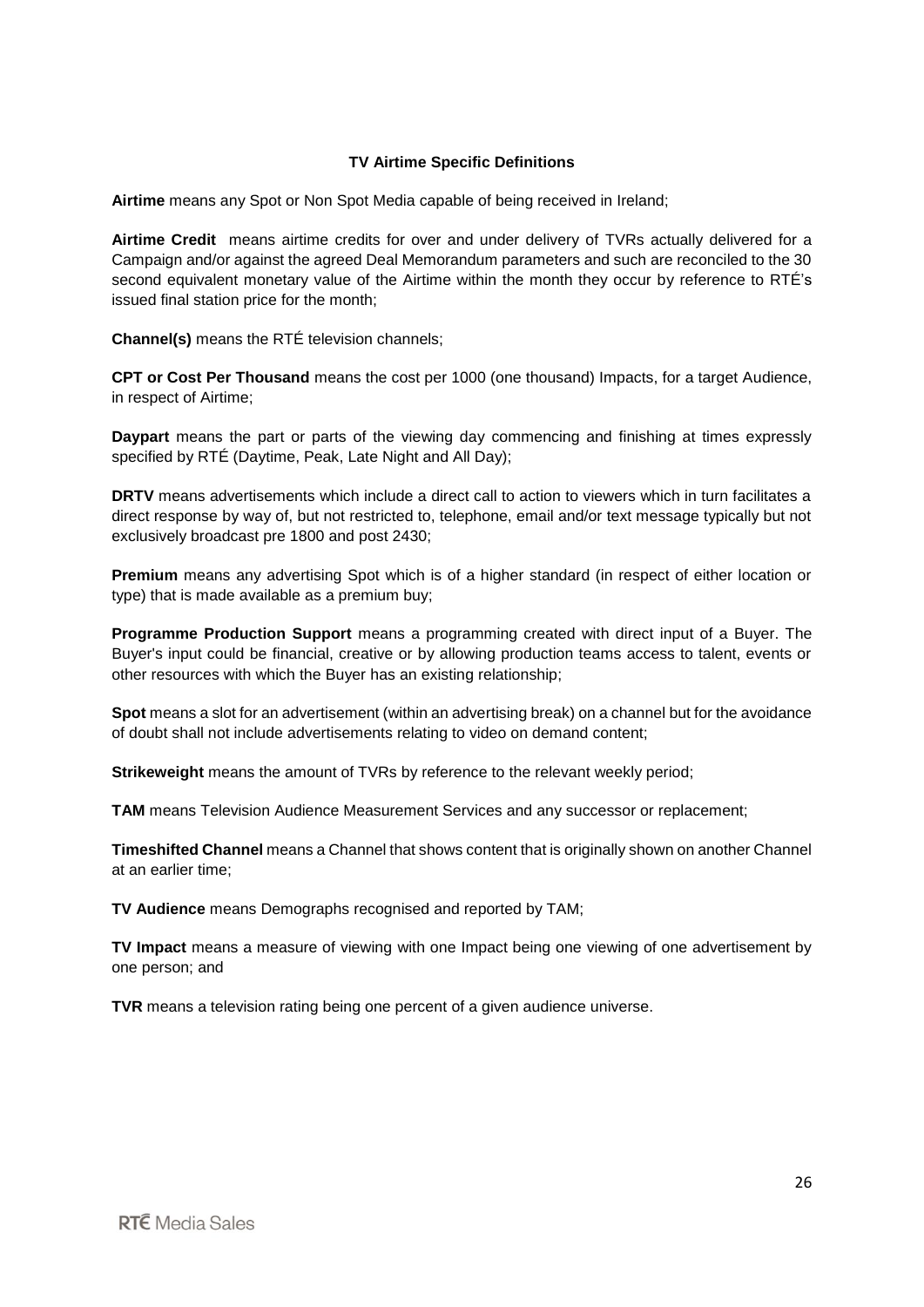## **Radio Specific Definitions**

**Radio Airtime** means any airtime used for Spot advertisements in commercial breaks in a radio broadcast or transmission (excluding S&P) covering all distribution means (including local, national and regional airtime) including but not limited to digital television, analogue, DAB and broadband (including advertising inventory in online music streaming and online music recommendation services) and foreign language stations;

**Radio Station** means a radio station and includes all RTÉ radio stations identified in the Deal Memorandum;

**Radio Audience** means audience as tracked and measured by JNLR;

**Radio Impacts** means a measure of listening with one impact being one listen of one advertisement by one person;

**JNLR** means the Joint National Listenership Research Limited and any successor or replacement;

**RTÉ Radio** means the RTÉ Radio Stations as described in the Deal Memorandum;

**Sponsorship and Promotion or 'S&P'** means radio airtime used for sponsorship credits and prize promotions;

**Spot** means a slot for an advertisement (within an advertising break) on a radio station; and

**Time Segments** mean agreed time bands for the purposes of booking and monitoring Radio Airtime (sometimes referred to as day parts).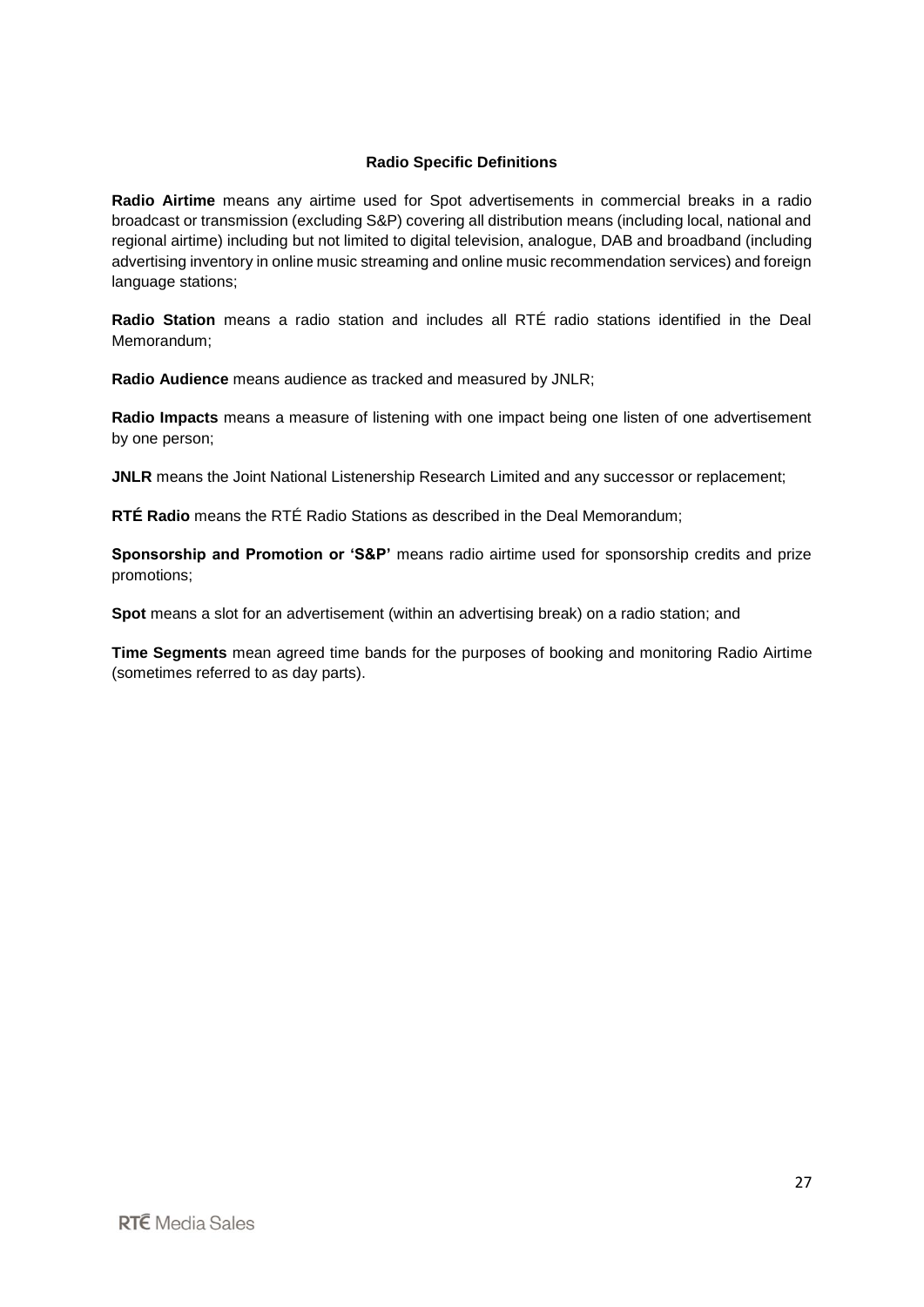## **Digital Specific Definitions**

**Ad Sentry** means an algorithm based programme which captures information in real time in the RTÉ CMS and determines if articles are suitable for carrying advertising;

**App** means a software application distributed and/or operated by RTÉ for use on any or all of the following: a mobile phone; smartphone; hand set; tablet; or other mobile device enabled for internet access and/or communications, and includes the RTÉ.ie App and RTÉ News Now App;

**Banner Advertisement** means Media displayed on the Website, including but not limited to banners, tiles, skyscrapers, and islands but excluding Video Advertisements;

**CPM** means cost per mille, the cost for each thousand digital Impressions;

**Digital Offering** means RTÉ's digital offering including Media available for purchase relating to its Website, Video Advertisements, on its App or any other digital offerings offered by RTÉ.

**Guaranteed Site** means Media, the specific location of which has been agreed by the parties;

**Impressions** means the total number of times an Advertisement served to a User of a Website or App (as applicable) each month;

**Online Advertisement** means Media made available as display or in a video stream on the Website;

**Site Area** means the area of the Website specified in the Insertion Order as the Buyer's preferred area of the Website for the display of the Advertisement;

**User** means a user of the Website;

**User Data** means data relating to a User and/or its household obtained by RTÉ from access to its digital services;

**Video Advertisement** means Media made available in streamed video content on the Website;

**Viruses** includes "trojans", "worms", "logic bombs", "cancelbots" or other malware or harmful code as the same may be generally understood within the computing industry from time to time;

**VOD** means video on demand and/or on-demand streamed broadcast content available on the Digital Offering; and

**Websites** means the RTÉ website www.RTE.ie and any other websites which RTÉ represents in relation to Media sales.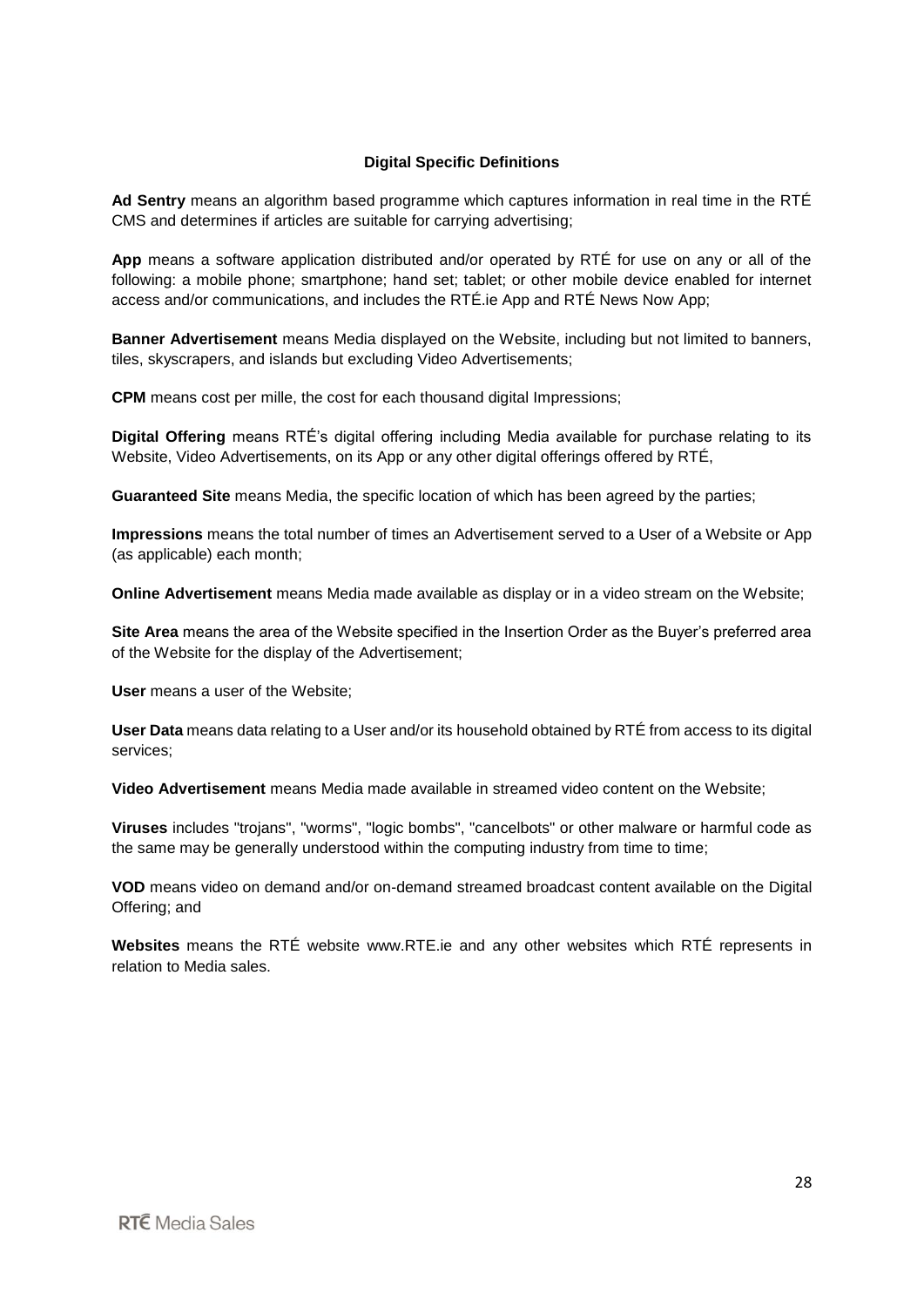## **Schedule 2– Copy Clearance Policy**

This Copy Clearance Policy may be supplemented or amended from time to time at RTÉ's sole discretion.

## **TV / VOD**

Copy clearance deadlines: 7 – 10 days before the Campaign Launch Date.

The deadline for "approved copy" to be delivered for transmission is 12pm on the day prior to transmission and 12pm Friday for Saturday, Sunday and Monday, or at such other times as may be notified by RTÉ e.g. early Christmas closedowns.

A Late Copy Surcharge of €250 will be charged per piece of Advertising Copy not received by the deadlines above.

All TV / VOD copy to be sent to adclearance@rte.ie

#### **Radio**

Copy clearance deadlines: 5 - 7 days before Campaign Launch Date.

The deadline for "approved copy" to be delivered for transmission is 12pm on the day prior to transmission and 12pm Friday for Saturday, Sunday and Monday, or at such other times as may be notified by RTÉ e.g. early Christmas closedowns.

Late Copy Surcharges for Radio are not currently applied (albeit that RTÉ reserves the right to do so).

All Advertising Copy to be sent to adclearance@rte.ie.

#### **Digital Display**

Display copy clearance deadline:

- Standard Display: 1 working day prior to live date
- Takeovers: 2 working day prior to live date
- Rich media: 2 working day prior to live date

Late Copy Surcharges for display are not currently applied (albeit that RTÉ reserves the right to do so).

All Advertising Copy to be sent to adsonline@rte.ie.

#### **RTÉ Guide**

Copy clearance deadline: 6 days before issue date

Late Copy Surcharges for display are not currently applied (albeit that RTÉ reserves the right to do so).

All RTÉ Guide copy to be sent to karen.foster@rte.ie.